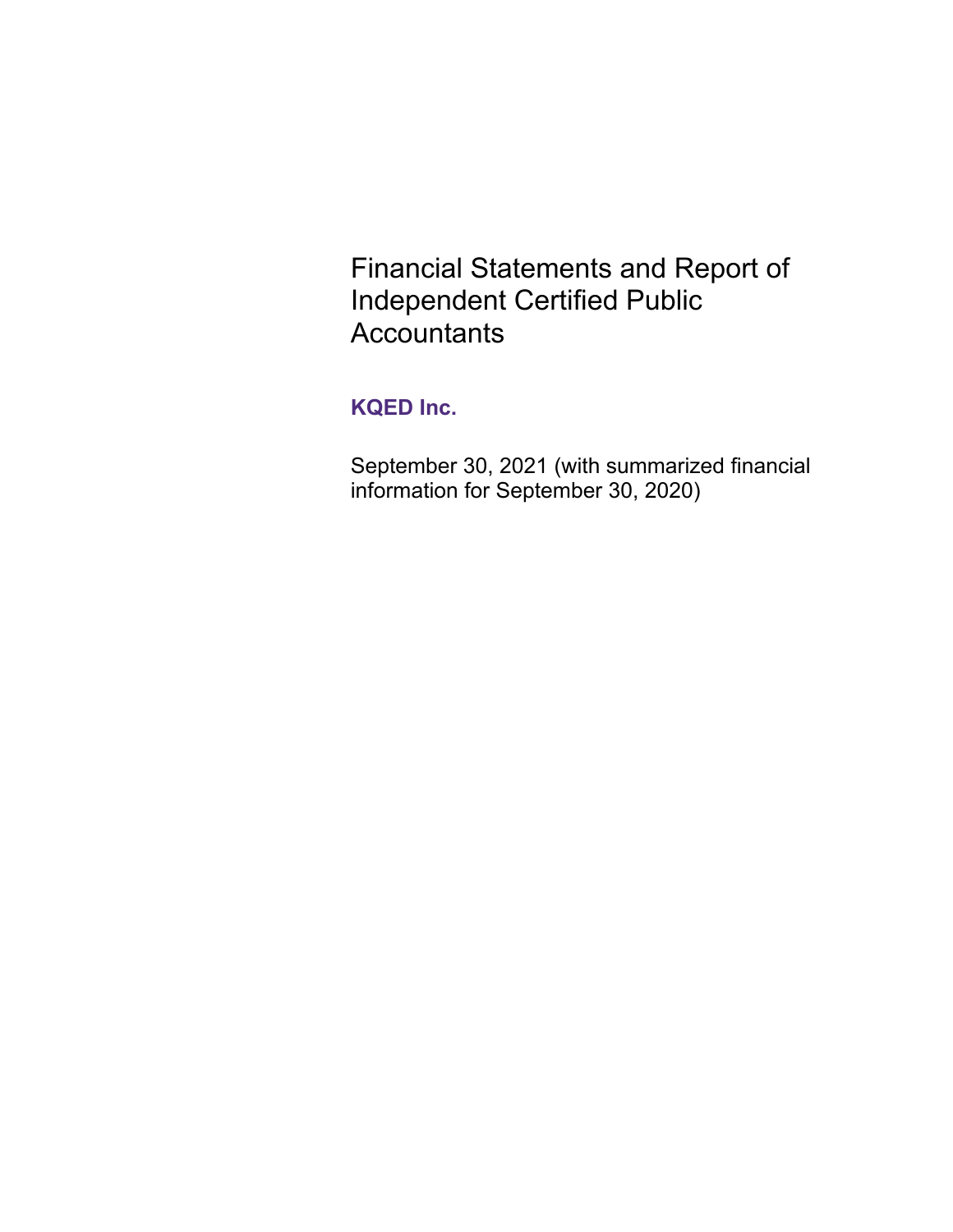#### **Contents** Page

| Report of Independent Certified Public Accountants | 3 |
|----------------------------------------------------|---|
| Financial Statements                               |   |
| Statement of financial position                    | 5 |
| Statement of activities and changes in net assets  | 6 |
| Statement of cash flows                            |   |
| Statement of functional expenses                   | 8 |
| Notes to financial statements                      | 9 |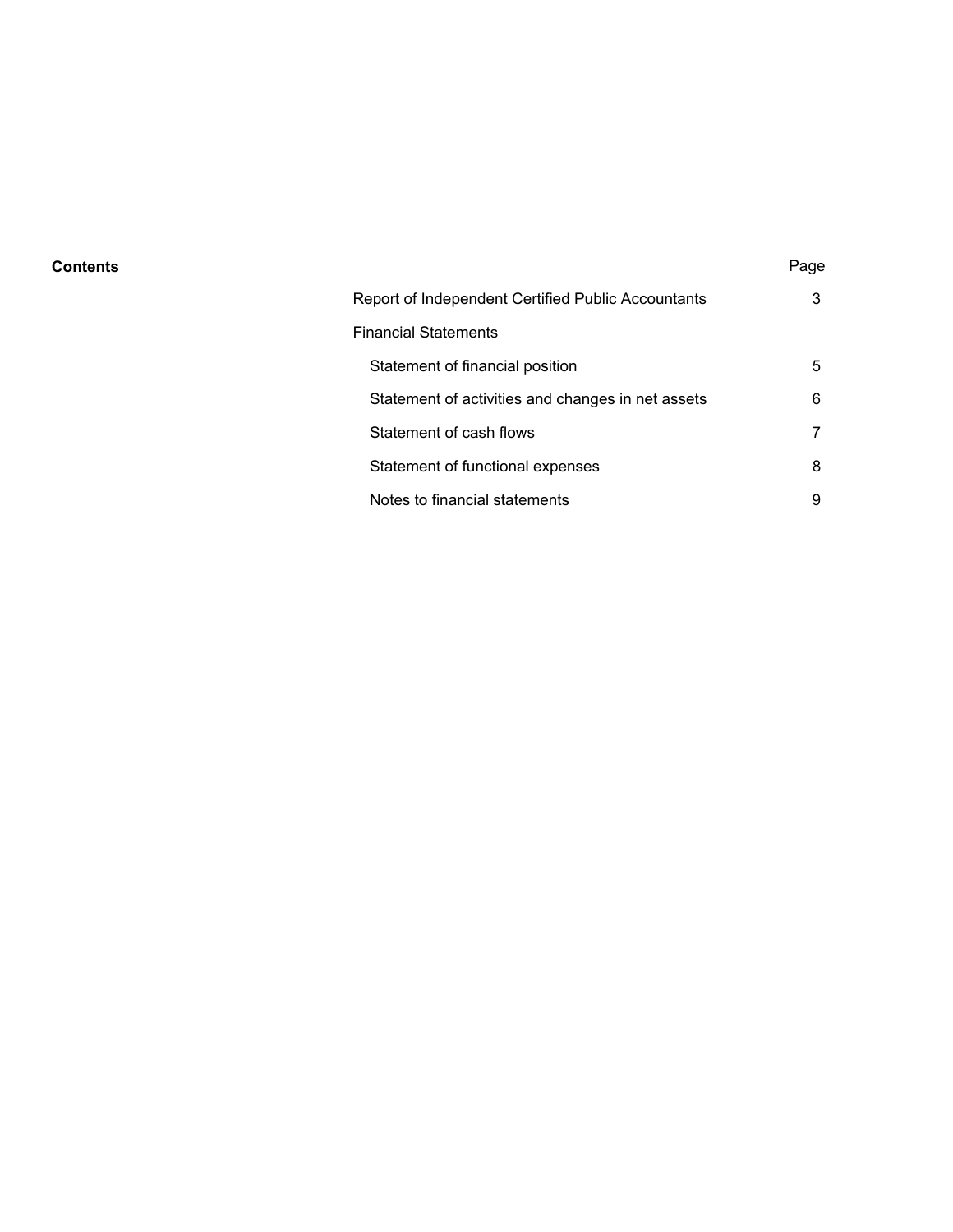

101 California Street, Suite 2700 San Francisco, CA 94111

 $\overline{D}$  +1 415 986 3900

 $F + 14159863916$ 

#### GRANT THORNTON LLP **REPORT OF INDEPENDENT CERTIFIED PUBLIC ACCOUNTANTS**

Board of Directors KQED Inc.

#### **Report on the financial statements**

We have audited the accompanying financial statements of KQED Inc., (the "Corporation"), which comprise the statement of financial position as of September 30, 2021, and the related statements of activities and changes in net assets, cash flows, and functional expenses for the year then ended, and the related notes to the financial statements.

#### **Management's responsibility for the financial statements**

Management is responsible for the preparation and fair presentation of these financial statements in accordance with accounting principles generally accepted in the United States of America; this includes the design, implementation, and maintenance of internal control relevant to the preparation and fair presentation of financial statements that are free from material misstatement, whether due to fraud or error.

#### **Auditor's responsibility**

Our responsibility is to express an opinion on these financial statements based on our audit. We conducted our audit in accordance with auditing standards generally accepted in the United States of America. Those standards require that we plan and perform the audit to obtain reasonable assurance about whether the financial statements are free from material misstatement.

An audit involves performing procedures to obtain audit evidence about the amounts and disclosures in the financial statements. The procedures selected depend on the auditor's judgment, including the assessment of the risks of material misstatement of the financial statements, whether due to fraud or error. In making those risk assessments, the auditor considers internal control relevant to the Corporation's preparation and fair presentation of the financial statements in order to design audit procedures that are appropriate in the circumstances, but not for the purpose of expressing an opinion on the effectiveness of the Corporation's internal control. Accordingly, we express no such opinion. An audit also includes evaluating the appropriateness of accounting policies used and the reasonableness of significant accounting estimates made by management, as well as evaluating the overall presentation of the financial statements.

We believe that the audit evidence we have obtained is sufficient and appropriate to provide a basis for our audit opinion.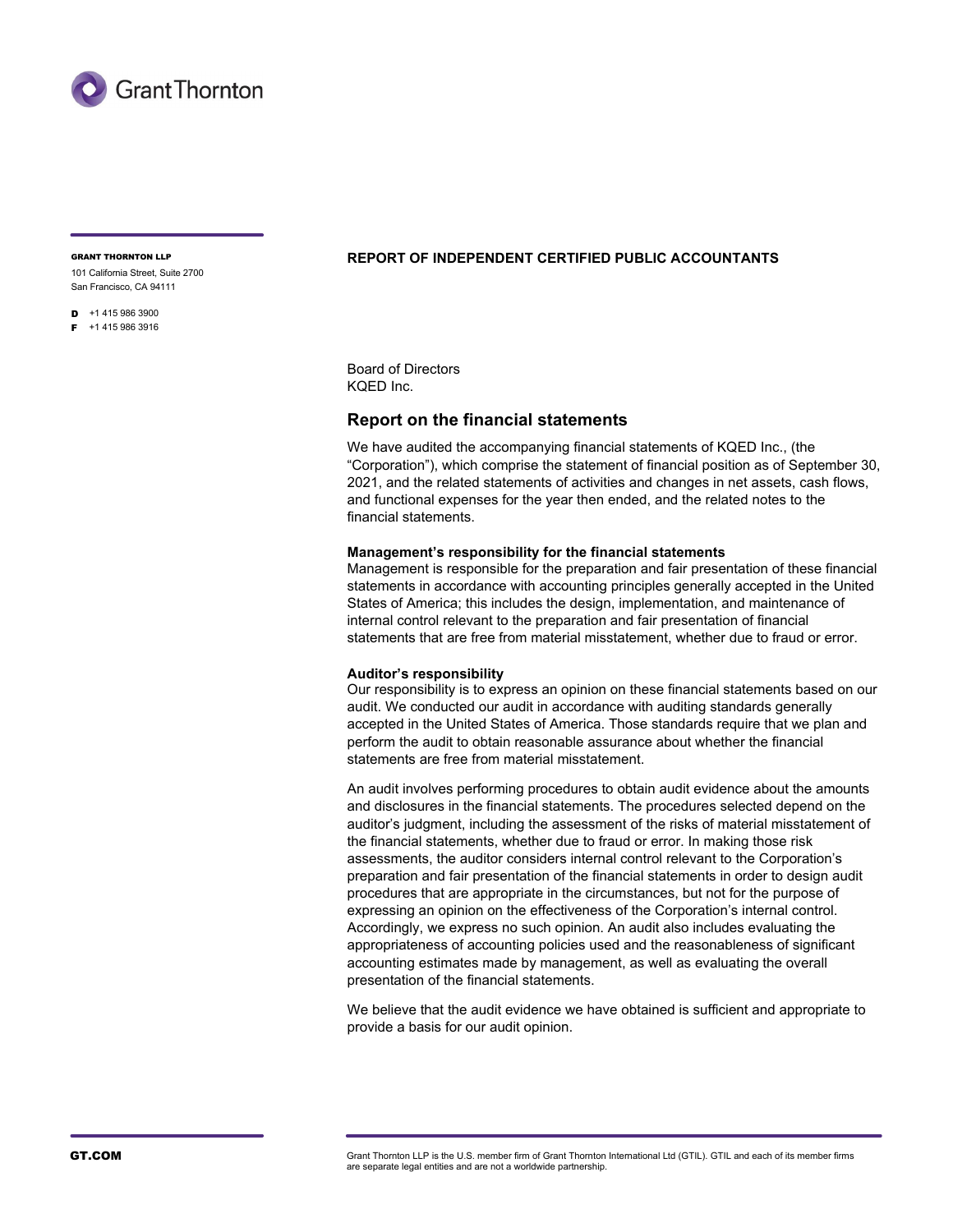

#### **Opinion**

In our opinion, the financial statements referred to above present fairly, in all material respects, the financial position of KQED Inc., as of September 30, 2021, and the changes in its net assets and its cash flows for the year then ended in accordance with accounting principles generally accepted in the United States of America.

#### **Other matters**

#### *Report on 2020 summarized comparative information*

We have previously audited the KQED Inc.'s 2020 financial statements (not presented herein), and we expressed an unmodified audit opinion on those audited financial statements in our report dated December 22, 2020. In our opinion, the accompanying summarized comparative information as of and for the year ended September 30, 2020 is consistent, in all material respects, with the audited financial statements from which it has been derived.

Sant Thouton LLP

San Francisco, California December 21, 2021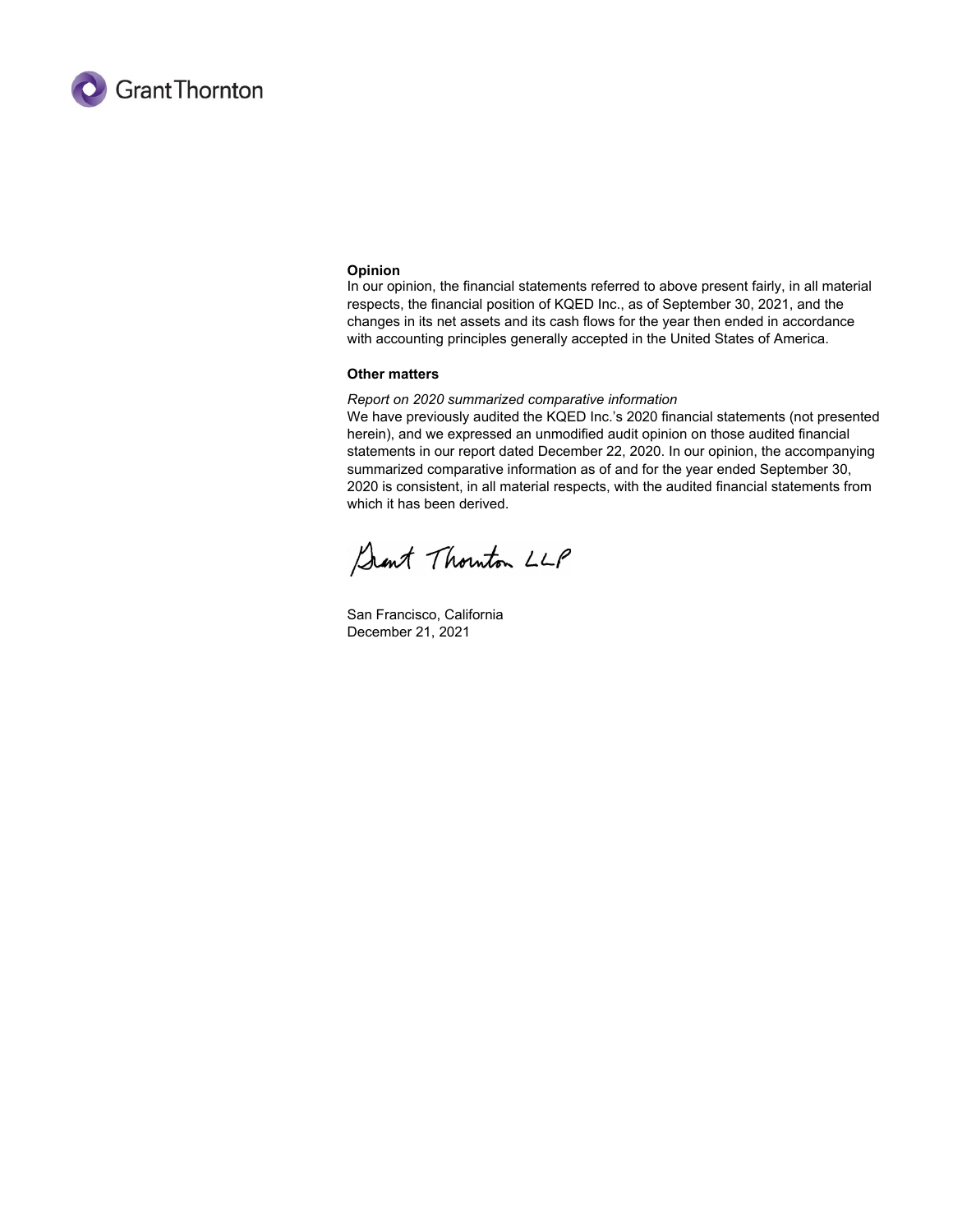# **STATEMENT OF FINANCIAL POSITION**

# **September 30,**

|                                                                      | 2021 | 2020        |                   |
|----------------------------------------------------------------------|------|-------------|-------------------|
| <b>ASSETS</b>                                                        |      |             |                   |
| Cash and cash equivalents                                            | \$   | 44,122,234  | \$<br>55,684,472  |
| Restricted cash and cash equivalents                                 |      | 6,084,989   | 13,339,445        |
| Receivables, net                                                     |      | 15,238,489  | 19,306,796        |
| Prepaid expense and other assets                                     |      | 3,676,195   | 3,830,680         |
| Investments                                                          |      | 140,537,576 | 125,397,904       |
| Deferred compensation cash equivalents and investments               |      | 2,610,506   | 2,234,423         |
| Charitable gift annuities and trusts                                 |      | 11,044,155  | 8,126,640         |
| Intangible assets, net                                               |      | 1,828,061   | 1,914,134         |
| Property and equipment, net                                          |      | 112,972,195 | 75,002,701        |
| <b>Total assets</b>                                                  | S    | 338,114,400 | \$<br>304,837,195 |
| <b>LIABILITIES AND NET ASSETS</b>                                    |      |             |                   |
| <b>Liabilities</b>                                                   |      |             |                   |
| Accounts payable and accrued expenses                                | \$   | 8,422,512   | \$<br>14,959,811  |
| Accrued payroll and vacation                                         |      | 7,639,175   | 6,626,608         |
| <b>Broadcast rights liability</b>                                    |      | 1,518,288   | 1,499,253         |
| Deferred production and underwriting revenues                        |      | 2,691,973   | 711,772           |
| Loan and interest payable                                            |      |             | 8,153,815         |
| Deferred rent liability                                              |      | 44,062      | 266,290           |
| Deferred compensation obligations                                    |      | 2,610,506   | 2,234,423         |
| Liabilities to beneficiaries of charitable gift annuities and trusts |      | 4,799,555   | 3,973,922         |
| <b>Total liabilities</b>                                             |      | 27,726,071  | 38,425,894        |
| <b>Net assets</b>                                                    |      |             |                   |
| Without donor restrictions                                           |      | 251,341,256 | 195,463,490       |
| With donor restrictions                                              |      | 59,047,073  | 70,947,811        |
| Total net assets                                                     |      | 310,388,329 | 266,411,301       |
| Total liabilities and net assets                                     | \$   | 338,114,400 | \$<br>304,837,195 |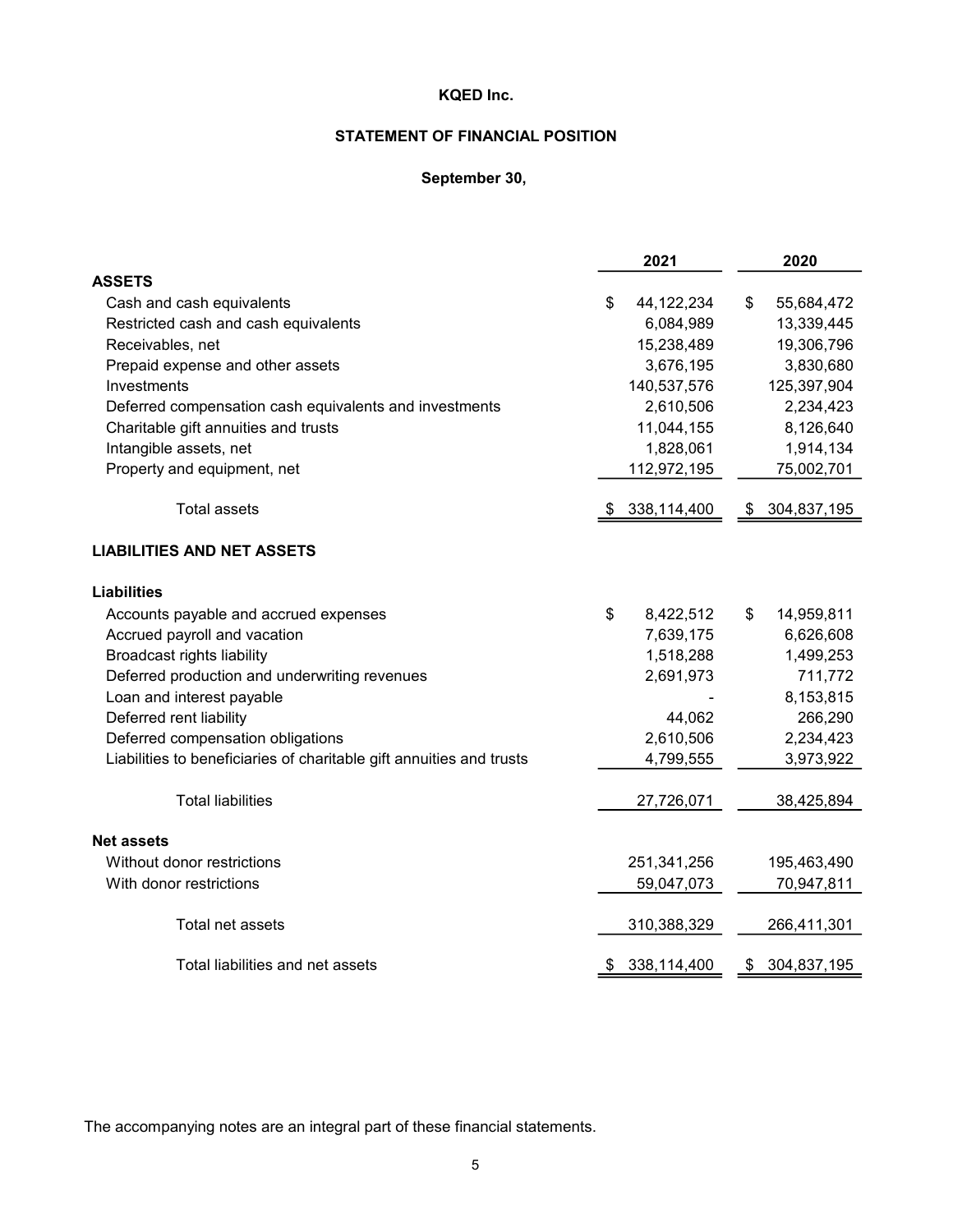#### **STATEMENT OF ACTIVITIES AND CHANGES IN NET ASSETS**

#### **Year ended September 30, 2021 (with summarized financial information for September 30, 2020)**

|                                                                 | 2021                                                             |                                                               |                        |                        |
|-----------------------------------------------------------------|------------------------------------------------------------------|---------------------------------------------------------------|------------------------|------------------------|
|                                                                 | <b>Net Assets</b><br><b>Without Donor</b><br><b>Restrictions</b> | <b>Net Assets</b><br><b>With Donor</b><br><b>Restrictions</b> | 2021 Total             | 2020 Total             |
| Revenues, support and other changes:                            |                                                                  |                                                               |                        |                        |
| Individual member contributions                                 | \$<br>59,963,074                                                 | \$<br>23.939                                                  | \$<br>59,987,013       | \$<br>56,092,745       |
| Underwriting                                                    | 11,601,932                                                       |                                                               | 11,601,932             | 12,925,263             |
| General and project grants                                      | 399,000                                                          | 5,886,891                                                     | 6,285,891              | 5,551,445              |
| Community service grants                                        | 6,494,856                                                        | 722,551                                                       | 7,217,407              | 6,601,787              |
| Investment income appropriated from endowments                  | 5,689,569                                                        | 1,516,096                                                     | 7,205,665              | 5,916,682              |
| Gain on extinguishment of debt                                  | 8,210,300                                                        |                                                               | 8,210,300              |                        |
| Other revenue                                                   | 1,612,136                                                        |                                                               | 1,612,136              | 1,444,448              |
| Trade and in-kind donations                                     | 495,023                                                          |                                                               | 495,023                | 972,214                |
| Net assets released from restrictions                           | 7,709,860                                                        | (7,709,860)                                                   |                        |                        |
| Total revenues, support and other changes                       | 102, 175, 750                                                    | 439,617                                                       | 102,615,367            | 89,504,584             |
| <b>Expenses:</b>                                                |                                                                  |                                                               |                        |                        |
| Program services:                                               |                                                                  |                                                               |                        |                        |
| Television:                                                     |                                                                  |                                                               |                        |                        |
| Programming and production                                      | 9,243,138                                                        |                                                               | 9,243,138              | 9,919,659              |
| <b>Broadcast services</b>                                       | 6,252,857                                                        |                                                               | 6,252,857              | 6,002,487              |
| Radio:                                                          |                                                                  |                                                               |                        |                        |
| Programming and production                                      | 5,332,077                                                        |                                                               | 5,332,077              | 5,895,081              |
| <b>Broadcast services</b>                                       | 3,257,348                                                        |                                                               | 3,257,348              | 3,089,664              |
| Multiplatform content                                           | 21,445,473                                                       |                                                               | 21,445,473             | 21,187,581             |
| Education                                                       | 2,431,917                                                        |                                                               | 2,431,917<br>2,725,671 | 2,579,282              |
| Program promotion<br>Digital                                    | 2,725,671<br>4,731,245                                           |                                                               | 4,731,245              | 3,274,641<br>4,340,949 |
| Events                                                          | 773,048                                                          |                                                               | 773,048                | 559,932                |
|                                                                 |                                                                  |                                                               |                        |                        |
| Total program services                                          | 56, 192, 774                                                     |                                                               | 56,192,774             | 56,849,276             |
| Support services:                                               |                                                                  |                                                               |                        |                        |
| Fundraising                                                     | 17,016,380                                                       |                                                               | 17,016,380             | 18,045,292             |
| General and administrative                                      | 12,495,999                                                       |                                                               | 12,495,999             | 11,325,015             |
| Total support services                                          | 29,512,379                                                       |                                                               | 29,512,379             | 29,370,307             |
| <b>Total expenses</b>                                           | 85,705,153                                                       |                                                               | 85,705,153             | 86,219,583             |
| Changes in net assets from operations                           | 16,470,597                                                       | 439,617                                                       | 16,910,214             | 3,285,001              |
| Bequests and trusts                                             | 5,215,858                                                        |                                                               | 5,215,858              | 6,135,805              |
| Donor-restricted endowment, charitable gift annuities and trust |                                                                  |                                                               |                        |                        |
| contributions                                                   |                                                                  | 1,660,202                                                     | 1,660,202              | 196,443                |
| Change in value - charitable gift annuities and trusts          |                                                                  | 947,882                                                       | 947,882                | 30,211                 |
| Investment income on endowments, net                            | 9,317,671                                                        | 5,478,486                                                     | 14,796,157             | (1,823,587)            |
| Campaign 21:                                                    |                                                                  |                                                               |                        |                        |
| Revenue and support                                             |                                                                  | 9,994,299                                                     | 9,994,299              | 7,800,277              |
| Net assets released from restrictions                           | 30,421,224                                                       | (30, 421, 224)                                                |                        |                        |
| Program services                                                | (3,472,199)                                                      |                                                               | (3,472,199)            | (4,068,934)            |
| Support services:                                               |                                                                  |                                                               |                        |                        |
| Fundraising                                                     | (1, 245, 467)                                                    |                                                               | (1, 245, 467)          | (1,527,903)            |
| General and administrative                                      | (829, 918)                                                       |                                                               | (829, 918)             | (762,605)              |
| <b>CHANGES IN NET ASSETS</b>                                    | 55,877,766                                                       | (11,900,738)                                                  | 43,977,028             | 9,264,708              |
| Net assets, beginning of year                                   | 195,463,490                                                      | 70,947,811                                                    | 266,411,301            | 257,146,593            |
| Net assets, end of year                                         | \$ 251,341,256                                                   | 59,047,073<br>S.                                              | \$ 310,388,329         | \$ 266,411,301         |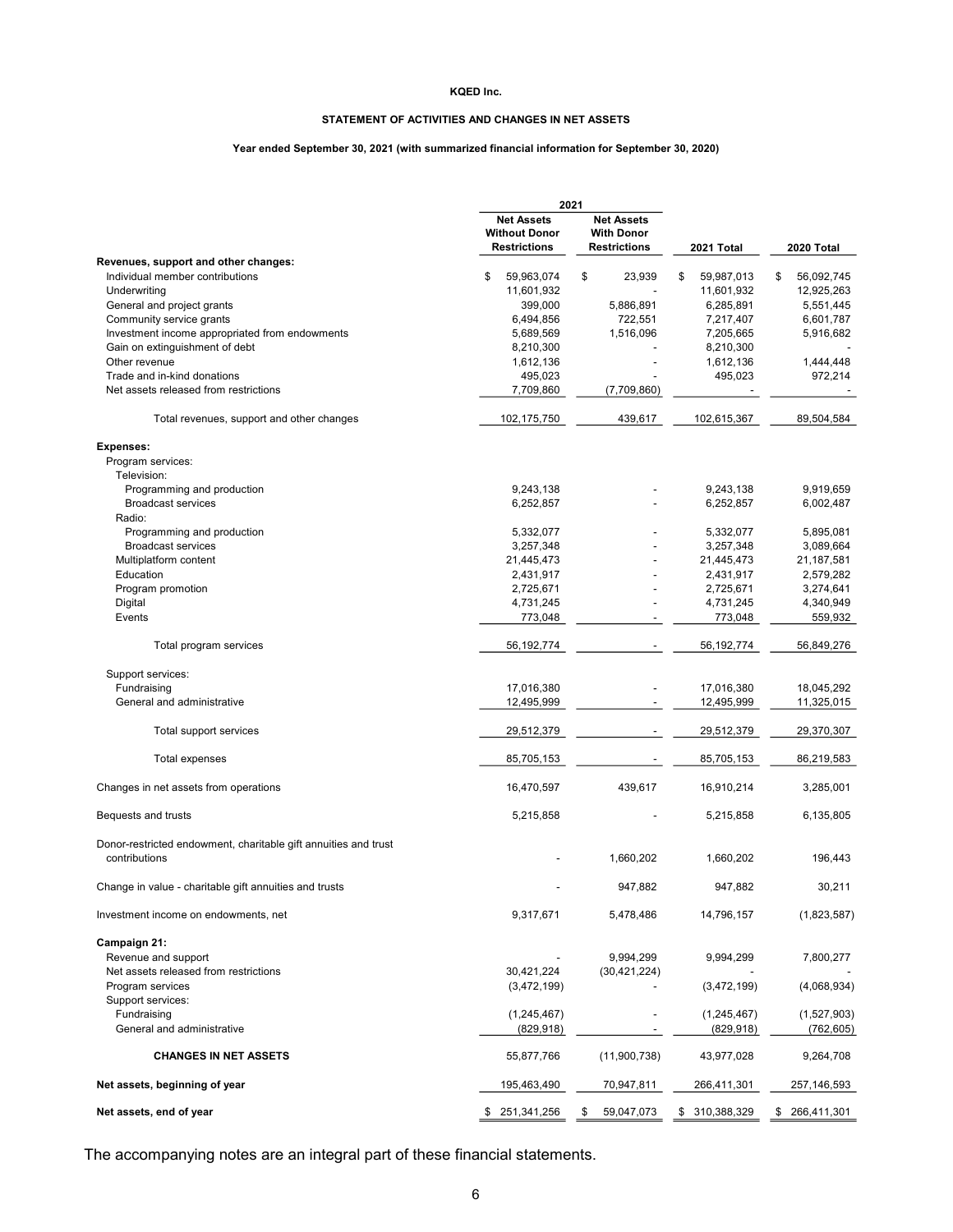## **STATEMENT OF CASH FLOWS**

#### **September 30,**

|                                                                     |    | 2021           | 2020             |
|---------------------------------------------------------------------|----|----------------|------------------|
| <b>Operating activities:</b>                                        |    |                |                  |
| Changes in net assets                                               | \$ | 43,977,028     | \$<br>9,264,708  |
| Adjustments to reconcile increase in net assets to net cash         |    |                |                  |
| provided by operating activities:                                   |    |                |                  |
| Depreciation and amortization                                       |    | 6,979,539      | 6,492,856        |
| Amortization of discount on long-term promises to give              |    | (95, 475)      | (3,023)          |
| Realized and unrealized net gain on investments                     |    | (19, 325, 036) | (36, 936)        |
| Change in value of charitable gift annuities and trusts             |    | (947, 882)     | (30, 211)        |
| Bad debt expense and cancelled contracts                            |    | 200,669        | 223,985          |
| Interest on loan payable                                            |    | 56,485         | 36,915           |
| Loss on disposal of equipment                                       |    |                | 3,632            |
| Gain on extinguishment of debt                                      |    | (8,210,300)    |                  |
| Contributions restricted for investment in perpetuity               |    | (640, 419)     | (75, 625)        |
| Contributions restricted for purchase of property and equipment     |    | (171, 873)     | (833,500)        |
| Net effect of changes in:                                           |    |                |                  |
| Receivables                                                         |    | (943, 658)     | (311, 916)       |
| Prepaid expenses and other assets                                   |    | 154,485        | (976, 135)       |
| Charitable gift annuities and trusts                                |    | (151, 901)     | 254,413          |
| Accounts payable, accrued expenses and other liabilities            |    | 1,425,109      | 1,522,994        |
| Deferred production and underwriting revenues                       |    | 1,980,201      | 285,088          |
| Net cash provided by operating activities                           |    | 24,286,972     | 15,817,245       |
| <b>Investing activities:</b>                                        |    |                |                  |
| Purchases of investments                                            |    | (36, 726, 147) | (26, 435, 332)   |
| Proceeds from sales of investments                                  |    | 39,093,779     | 73,661,042       |
| Purchases of property and equipment                                 |    | (51, 190, 361) | (38, 114, 954)   |
| Net cash provided by (used in) investing activities                 |    | (48, 822, 729) | 9,110,756        |
|                                                                     |    |                |                  |
| <b>Financing activities:</b>                                        |    |                |                  |
| Contributions restricted for purchase of property and equipment     |    | 5,078,644      | 583,500          |
| Proceeds from loan payable                                          |    |                | 8,116,900        |
| Contributions restricted for investment in perpetuity               |    | 640,419        | 75,625           |
| Net cash provided by financing activities                           |    | 5,719,063      | 8,776,025        |
| <b>CHANGE IN CASH, CASH EQUIVALENTS AND RESTRICTED CASH</b>         |    | (18, 816, 694) | 33,704,026       |
| Beginning of year                                                   |    | 69,023,917     | 35,319,891       |
| End of year                                                         | S. | 50,207,223     | \$<br>69,023,917 |
| <b>Supplemental data:</b>                                           |    |                |                  |
| Non-cash transactions:                                              |    |                |                  |
| Equipment purchases included in payables at year end                | \$ | 5,470,748      | \$<br>11,798,149 |
| Forgiveness of loan payable and interest                            |    | 8,210,300      |                  |
| Receivables donor-restricted for purchase of property and equipment |    |                | 250,000          |
|                                                                     |    |                |                  |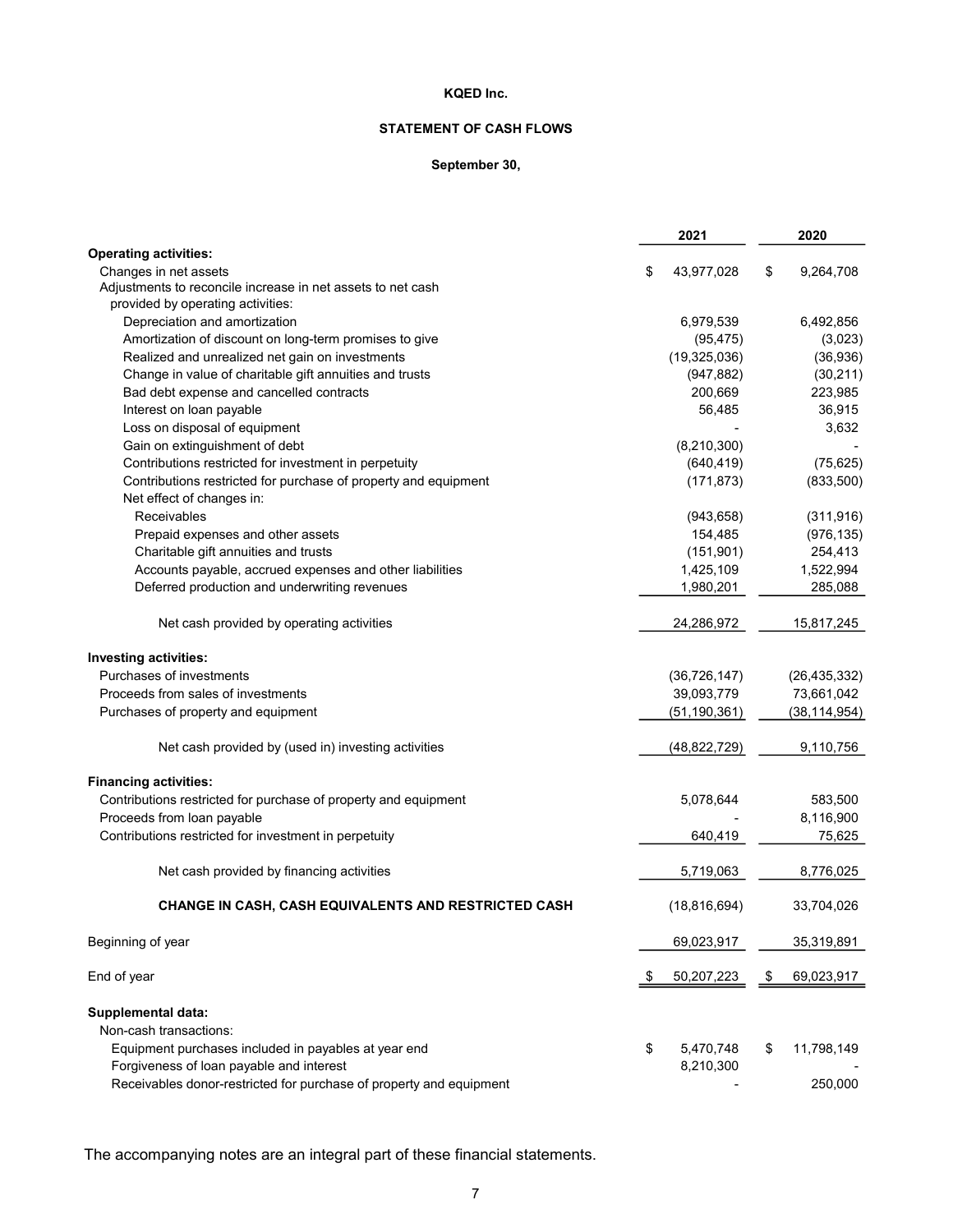#### **STATEMENT OF FUNCTIONAL EXPENSES**

#### **Year ended September 30, 2021 (with summarized financial information for September 30, 2020)**

|                               | <b>Program Activities</b> |    |           |   |                                               |    |            |                                |             |      | <b>Supporting Activities</b> |            |            |            |                 |            |                 |  |            |
|-------------------------------|---------------------------|----|-----------|---|-----------------------------------------------|----|------------|--------------------------------|-------------|------|------------------------------|------------|------------|------------|-----------------|------------|-----------------|--|------------|
|                               |                           |    |           |   | Programs                                      |    |            |                                | General and |      |                              | Supporting |            | 2021 Total |                 | 2020 Total |                 |  |            |
|                               | Т٧                        |    | <b>FM</b> |   | <b>Multiplatform</b><br><b>Other Programs</b> |    |            | Subtotal<br><b>Fundraising</b> |             |      | Administrative               |            | Subtotal   |            | <b>Expenses</b> |            | <b>Expenses</b> |  |            |
| Salaries and benefits         | \$<br>4,494,278           | \$ | 2,580,109 |   | 18,385,629                                    | \$ | 6,119,147  |                                | 31,579,163  | - \$ | 9,074,798                    | S          | 9,496,168  | \$         | 18,570,966      |            | 50,150,129      |  | 51,989,986 |
| Office and occupancy          | 1,431,051                 |    | 1,434,316 |   | 2,884,942                                     |    | 381,899    |                                | 6,132,208   |      | 3,086,657                    |            | 934,077    |            | 4,020,734       |            | 10,152,942      |  | 10,035,787 |
| Dues and program acquisition  | 6,252,297                 |    | 3,486,323 |   | 58,607                                        |    | 54,128     |                                | 9,851,355   |      | 25,681                       |            | 93,480     |            | 119,161         |            | 9,970,516       |  | 10,056,445 |
| Information technologies      | 988,142                   |    | 167,136   |   | 648,250                                       |    | 431,875    |                                | 2,235,403   |      | 492,723                      |            | 371,858    |            | 864,581         |            | 3,099,984       |  | 2,514,413  |
| Membership and donor premiums |                           |    |           |   |                                               |    |            |                                |             |      | 1,330,573                    |            | 1,463      |            | 1,332,036       |            | 1,332,036       |  | 1,393,248  |
| Professional services         | 66,190                    |    | 17,029    |   | 913,208                                       |    | 1,223,648  |                                | 2,220,075   |      | 2,495,876                    |            | 1,130,427  |            | 3,626,303       |            | 5,846,378       |  | 5,487,973  |
| Other services                | 522,107                   |    | 60,084    |   | 64,385                                        |    | 110,574    |                                | 757,150     |      | 188,548                      |            | 63,470     |            | 252,018         |            | 1,009,168       |  | 996,594    |
| Trade and in-kind expenses    | 75                        |    |           |   | 116,294                                       |    | 319,000    |                                | 435,369     |      | 54,588                       |            |            |            | 54,588          |            | 489,957         |  | 974,698    |
| Travel and conferences        | 4,948                     |    | 9,183     |   | 44,838                                        |    | 3,391      |                                | 62,360      |      | 4,485                        |            | 10,092     |            | 14,577          |            | 76,937          |  | 298,154    |
| Depreciation and amortization | 1,637,198                 |    | 767,919   |   | 1,413,161                                     |    | 1,364,216  |                                | 5,182,494   |      | 791,371                      |            | 1,005,674  |            | 1,797,045       |            | 6,979,539       |  | 6,492,856  |
| Insurance                     | 55,448                    |    | 30,827    |   | 78,694                                        |    | 50,706     |                                | 215,675     |      | 36,156                       |            | 41,136     |            | 77,292          |            | 292,967         |  | 315,505    |
| Advertising                   | 1,238                     |    |           |   | 91,896                                        |    | 587,747    |                                | 680,881     |      | 87,478                       |            | 35,019     |            | 122,497         |            | 803,378         |  | 603,797    |
| Rights and royalties          | 26,691                    |    |           |   | 88,976                                        |    | 6,488      |                                | 122,155     |      | 3,340                        |            |            |            | 3,340           |            | 125,495         |  | 99,831     |
| Other expenses                | 16,198                    |    | 35,322    |   | 128,702                                       |    | 9,062      |                                | 189,284     |      | 586,515                      |            | 131,948    |            | 718,463         |            | 907,747         |  | 1,301,764  |
| Taxes and licenses            | 134                       |    | 1,177     |   | 90                                            |    |            |                                | 1,401       |      | 3,058                        |            | 11,105     |            | 14,163          |            | 15,564          |  | 14,342     |
| Loss on disposal of assets    |                           |    |           |   |                                               |    |            |                                |             |      |                              |            |            |            |                 |            |                 |  | 3,632      |
|                               | 15,495,995                |    | 8,589,425 | S | 24,917,672                                    |    | 10,661,881 |                                | 59,664,973  | \$   | 18,261,847                   |            | 13,325,917 | \$         | 31,587,764      | \$         | 91,252,737      |  | 92,579,025 |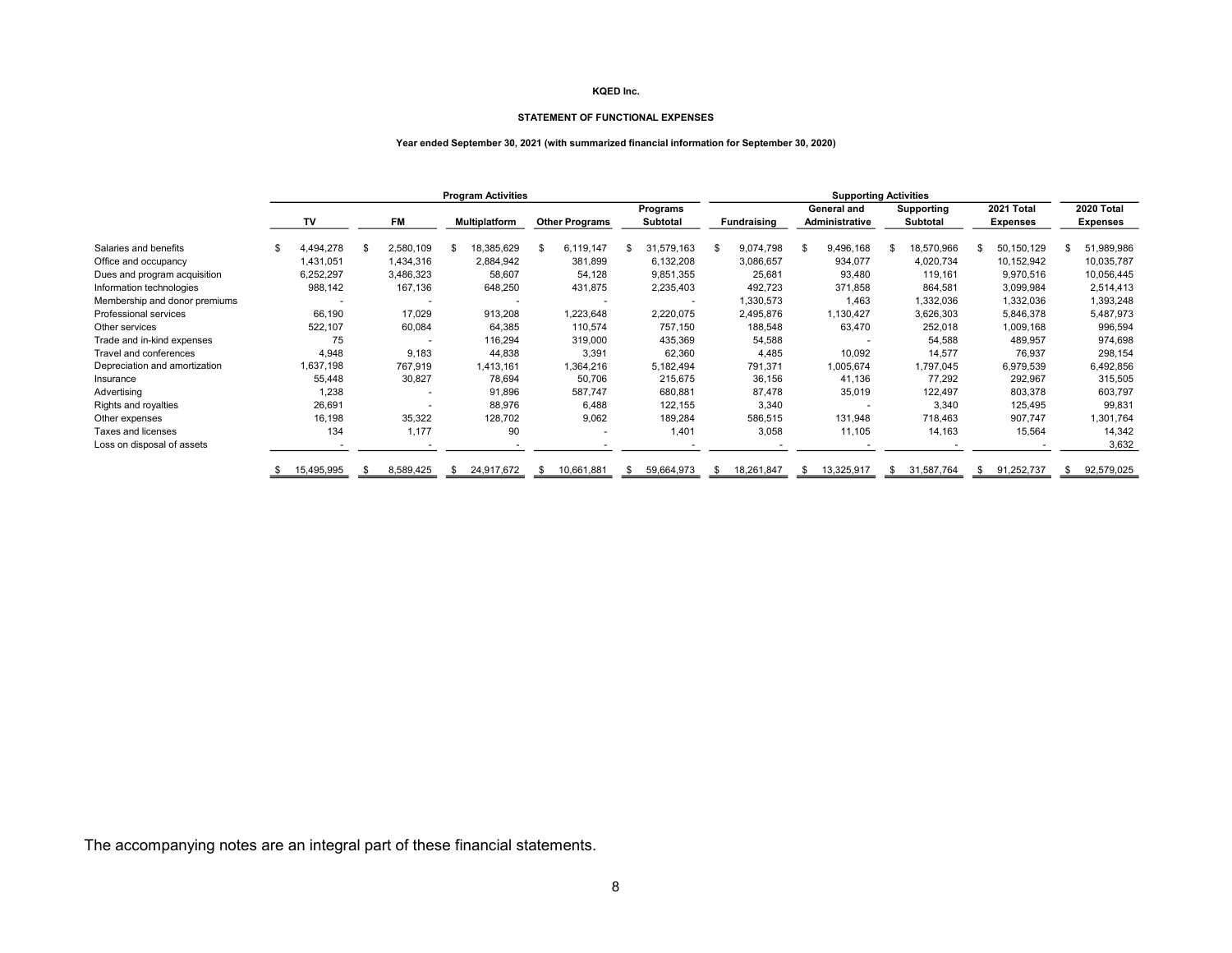#### **NOTES TO FINANCIAL STATEMENTS**

#### **September 30, 2021 and 2020**

#### **NOTE A - SUMMARY OF SIGNIFICANT ACCOUNTING POLICIES**

#### *Organization*

KQED Inc. (the "Corporation") is a nonprofit corporation which operates three noncommercial public television stations ("KQED," "KQEH," "KQET") in San Francisco, San Jose and Monterey, and two noncommercial public radio stations ("KQED-FM") in San Francisco and ("KQEI-FM") in North Highlands. The Corporation also distributes its content and services via KQED.org, KQEDNews.org, and KQED Education as well as other digital and mobile media technology.

The Corporation serves the people of Northern California with a community-supported alternative to commercial media. The Corporation's television, radio, digital media and educational services seek to change lives for the better and help individuals and communities achieve their full potential. The Corporation provides citizens with the information they need to make informed decisions, convenes community dialogue, brings the arts to everyone, and engages audiences to share their stories. The Corporation's content and services help students and teachers thrive in 21<sup>st</sup> century classrooms, and take people of all ages on journeys of exploration, exposing them to new people, places and ideas. The Corporation celebrates diversity, embraces innovation, values lifelong learning, and partners with those who share a commitment to public service.

#### *Basis of Presentation*

The Corporation's financial statements have been prepared in accordance with accounting principles generally accepted in the United States of America ("U.S. GAAP"), which requires the Corporation to report information regarding its financial position and activities according to the following net asset classifications:

#### *Net Assets without Donor Restrictions*

Net assets that are not subject to donor-imposed restrictions and may be expended for any purpose in performing the primary objectives of the Corporation. These net assets may be used at the discretion of the Corporation's management and the Board of Directors ("Board").

#### *Net Assets with Donor Restrictions*

Net assets subject to stipulations imposed by donors and grantors. Some donor restrictions are temporary in nature; those restrictions will be met by actions of the Corporation or by the passage of time. Other donor restrictions are perpetual in nature, whereby the donor has stipulated the funds be maintained in perpetuity.

Donor-restricted contributions are reported as increases in net assets with donor restrictions. When a restriction expires, net assets are reclassified from net assets with donor restrictions to net assets without donor restrictions in the statement of activities and changes in net assets.

#### *Cash, Cash Equivalents and Restricted Cash*

The Corporation's cash consists of cash on deposit with banks. The Corporation considers all highly liquid debt instruments with original maturities of three months or less to be cash equivalents. Restricted cash and cash equivalents include funds restricted by various funders and donors for specific projects, capital purchases and operating periods, as well as deferred obligations for underwriting.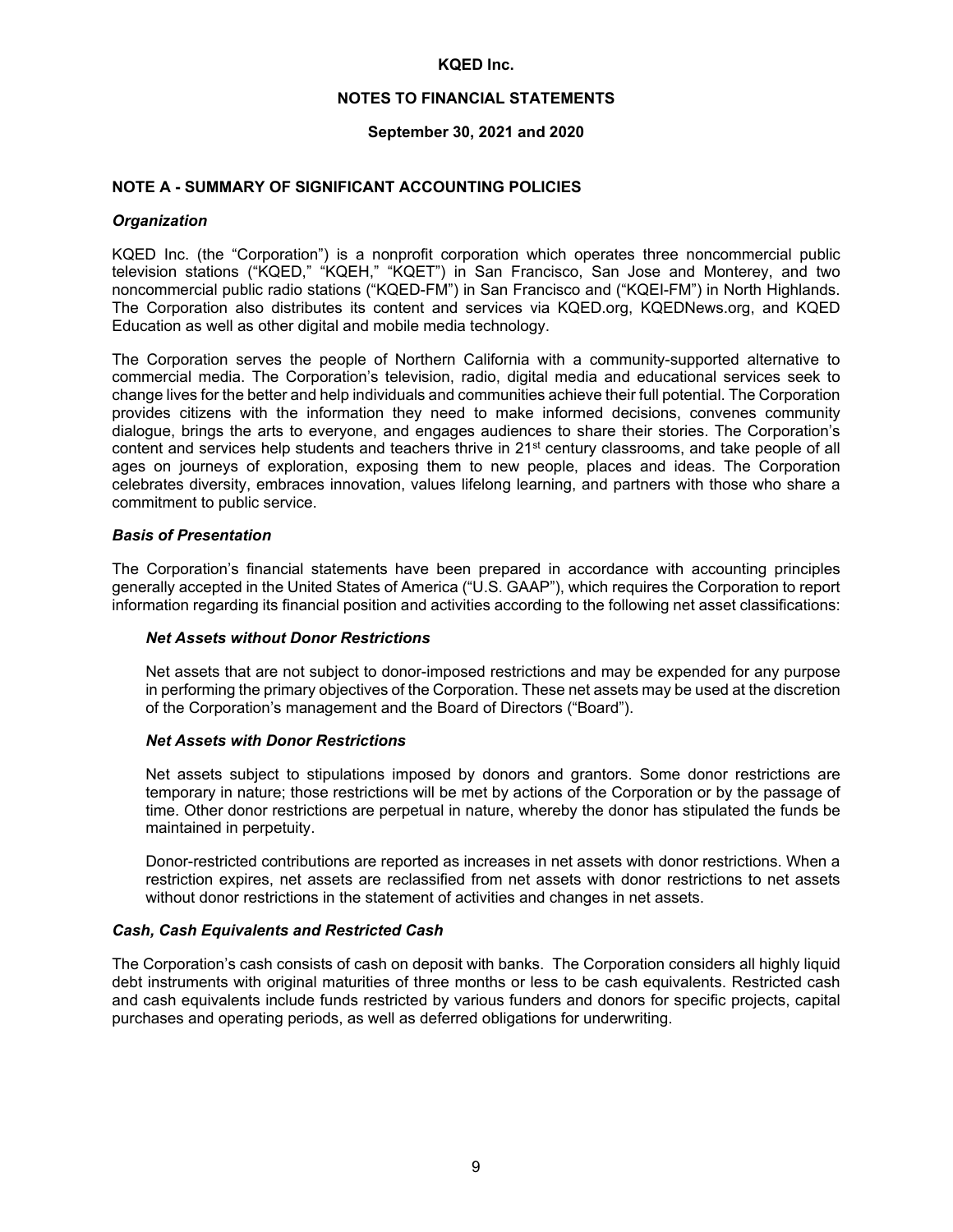#### **NOTES TO FINANCIAL STATEMENTS - CONTINUED**

#### **September 30, 2021 and 2020**

#### *Receivables*

The Corporation's accounts and contributions receivable consist primarily of amounts due from general members, individual donors and advertising trades. Grants and underwriting receivables consist of amounts due from foundations and corporate sponsors. Receivables are recorded at the present value of the estimated future cash flows. The discounts are computed using risk-adjusted rates applicable in the years in which the commitments are received.

The Corporation uses the allowance method to account for uncollectible receivables. The allowance for doubtful accounts is based on historical experience, present market conditions and an evaluation of the outstanding receivables at the end of the year.

The Corporation uses a fulfillment rate to record membership receivables. The fulfillment rate is based on historical experience and is evaluated periodically based on current market conditions.

#### *Investments*

The Corporation's investments consist of stocks, bonds, mutual funds, certificates of deposit, U.S. Treasury bills, and cash and money market funds.

Investments, are carried at estimated fair value based on quoted market prices. Investments received through gifts and endowments are recorded at estimated fair market value at the date of donation. Unrealized gains and losses resulting from changes in fair value are recognized in the period in which such fluctuations occur. Income is recorded within net asset categories in accordance with donor stipulations.

#### *Charitable Gift Annuities and Trusts*

Charitable gift annuities and trusts are established by gifts that require payments to be made to the donor or the donor's designee(s) from assets of the trust and which name the Corporation as the beneficiary of the assets remaining at the termination of the trust. Charitable gift annuities and trusts are recorded as contribution income at the fair value of the assets in the trust less an annuity reserve. For the years ended September 30, 2021 and 2020, contribution income for charitable gift annuities and trusts were \$1,377,314 and \$196,423, respectively. The present value of the estimated payouts under the agreement is computed using actuarial methods and the 2000CM mortality table, with a discount rate of 0.4% to 8.2%, representing the risk-adjusted rate applicable in the year the gift was made, and expected return based on current market conditions. The income is restricted during the life of the donor unless the donor has restricted the use of the remainder interest to be held in perpetuity. An annual adjustment is made for the actuarial gain or loss on annuity obligations representing differences between assumed and actual experience as to earnings, payouts, and life expectancies used in the computation of the liability for distribution.

As of September 30, 2021 and 2020, future annuity payments due to beneficiaries of charitable gift annuities and trusts totaled \$4,799,555 and \$3,973,922, respectively, on the accompanying statement of financial position.

Charitable trust assets also include the fair value of the Corporation's remainder interest receivable in certain trusts where the Corporation is not the trustee. The fair value of these trusts is measured based upon the estimated net present value of amounts to be received using investment values reported from the trustees, less liabilities to beneficiaries calculated using the valuation technique as described above.

California Insurance Code (the "Code") requires that organizations maintain a reserve fund adequate to meet the future payments under its outstanding charitable gift annuity contracts. In addition, the law requires that 50% of the reserve fund be invested in specified governmental fixed income investments. As of September 30, 2021, the Corporation had sufficient funds in its reserve fund to meet the Code requirements and those funds were invested in accordance with the Code.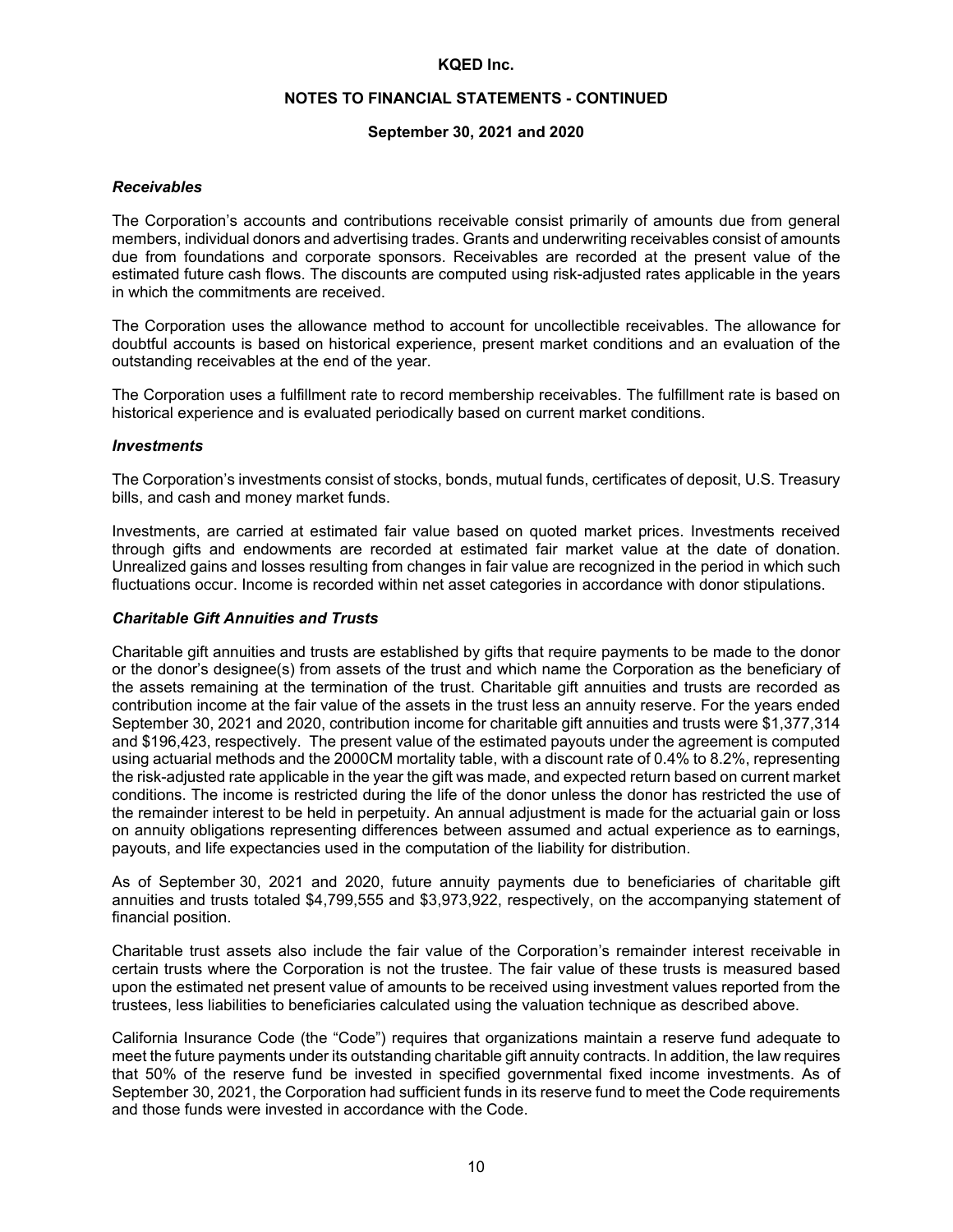# **NOTES TO FINANCIAL STATEMENTS - CONTINUED**

#### **September 30, 2021 and 2020**

#### *Fair Value Measurements*

Fair value is defined as the price that would be received to sell an asset or paid to transfer a liability in an orderly transaction between market participants at the measurement date.

The Corporation classifies its financial assets and liabilities measured at fair value on a recurring basis (annually) based on a fair value hierarchy with three levels of inputs. Level 1 values are based on unadjusted quoted prices in active markets for identical securities. Level 2 values are based on significant observable market inputs, such as quoted prices for similar securities and quoted prices in inactive markets. Level 3 values are based on significant unobservable inputs that reflect the Corporation's determination of assumptions that market participants might reasonably use in valuing the securities. The valuation levels are not necessarily an indication of the risk or liquidity associated with the assets and liabilities measured at fair value.

#### *Property and Equipment*

Property and equipment are stated at cost. Donated assets are recorded at the estimated fair value at the date of donation. Depreciation and amortization are computed using the straight-line method based upon estimated useful lives of the assets ranging from 2 to 55 years. The carrying amount of long-lived assets is evaluated periodically to determine if adjustments to the useful life of the undepreciated balance are warranted.

The Corporation embarked on a major renovation of its headquarters at 2601 Mariposa Street, San Francisco, California. The redesigned building is the essential next step in the Corporation's transformation to meet the changing needs of the community now, and for generations to come. The new building showcases the Corporation's inclusive, community-minded and ambitious vision for the future of public media.

#### *Broadcast Rights*

The Corporation purchases and capitalizes broadcast rights for certain programs from the Public Broadcasting Service and other sources. These costs are expensed over the period of expected telecasts or the term of the agreement, whichever is shorter.

#### *Revenue Recognition*

Contributions and charitable grants are recognized as revenue at fair value when they are received or unconditionally pledged. Membership fees are recognized as net assets without donor restrictions when committed as they relate to current year's operations. Premium costs offered to members as thank-you gifts or appreciation are recorded as fundraising expenses in the statement of activities and changes in net assets and approximated \$1,332,000 and \$1,393,000 for the years ended September 30, 2021 and 2020, respectively, which includes the value of deminimus premium items.

Corporate underwriting support is recognized as net assets without donor restrictions when each performance obligation is fulfilled. Performance obligations typically consist of on-air or digital acknowledgements and revenue is recognized when the related acknowledgement is broadcasted by the Corporation. Funds received in advance are reported in deferred production and underwriting revenues in the statement of financial position. Deferred underwriting revenue was approximately \$359,000 and \$361,000 as of September 30, 2021 and 2020, respectively.

Government grants are recognized when allowable costs have been incurred.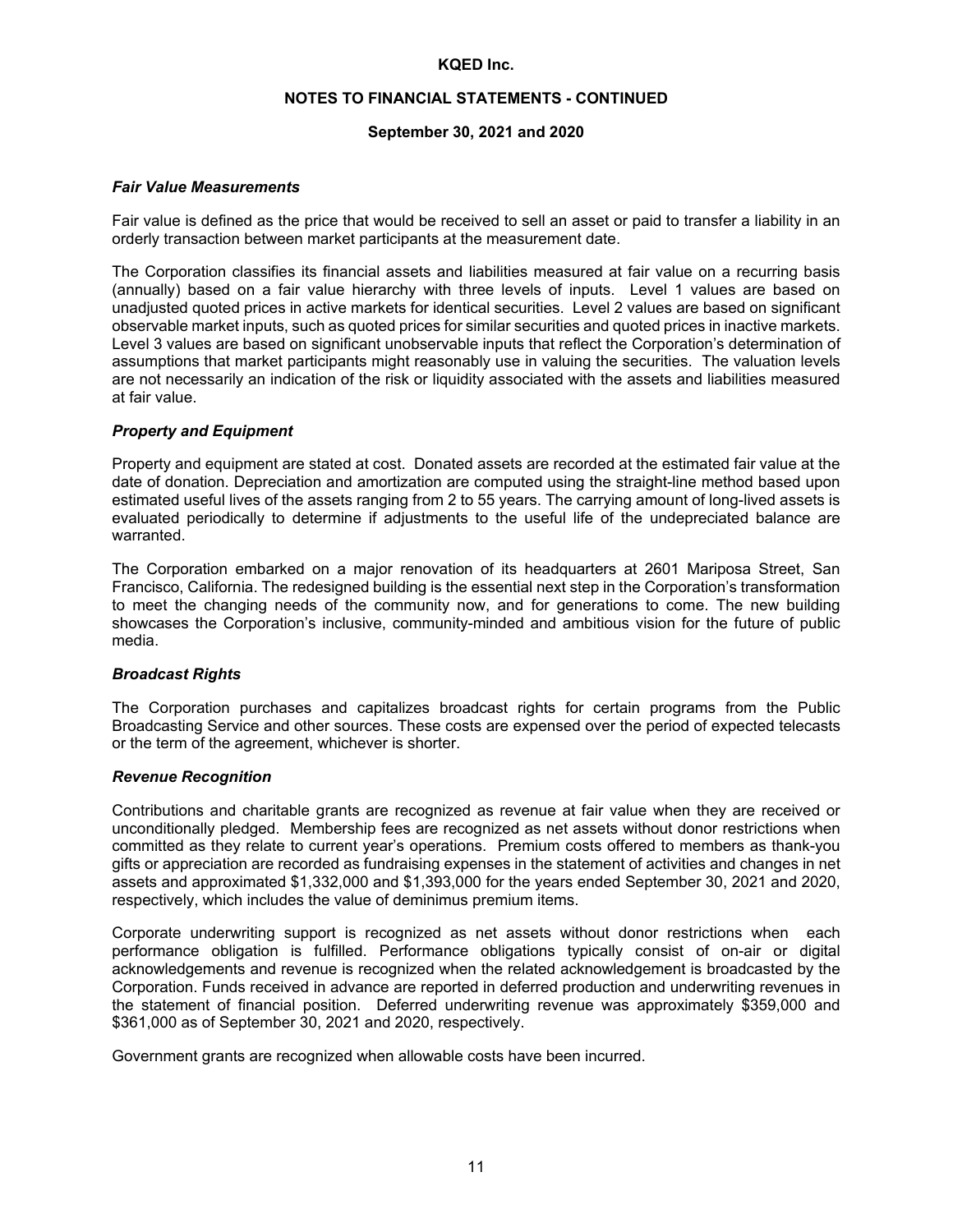#### **NOTES TO FINANCIAL STATEMENTS - CONTINUED**

#### **September 30, 2021 and 2020**

The Corporation reports gifts of cash and other assets as net assets with donor restrictions if they are received with donor stipulations that limit the use of the donated assets. When a donor restriction expires, net assets with donor restrictions are reclassified to net assets without donor restrictions and reported as net assets released from restrictions.

Contributions restricted for the purchase of long-lived assets are reported as increases in net assets with donor restrictions when received or unconditionally pledged. The Corporation's policy is to release the capital contributions into net assets without donor restrictions once the acquired long-lived assets are placed into service.

Conditional promises to give, that is, those with a measurable performance or other barrier, and a right of return, are recognized only when the conditions on which they depend are substantially met and the promises become unconditional.

#### *In-Kind Contributions*

Contributions of services are recognized when received if the services (a) create or enhance nonfinancial assets or (b) require specialized skills, are provided by individuals possessing those skills, and would typically need to be purchased if not provided by donation.

In-kind contributions primarily consist of donated goods. The estimated fair value of these donations approximated \$160,000 and \$297,000 for the years ended September 30, 2021 and 2020, respectively, and is reflected in the accompanying statement of activities and changes in net assets.

#### *Nonmonetary Transactions*

The Corporation has transactions involving the exchange of sponsorship rights for goods and services. These transactions are recorded based on the fair value of the goods and services received. For the years ended September 30, 2021 and 2020, sponsorship barter transactions resulted in the recognition of approximately \$335,000 and \$678,000, respectively, in revenues and approximately \$330,000 and \$678,000, respectively, in expenses in the accompanying statement of activities and changes in net assets.

## *Campaign 21*

There is a transformation in the media industry due to the digital revolution. To compete in this new age, in 2013, the Corporation embarked on a multi-year fundraising campaign to generate contributions to create a new infrastructure and reinvent the way the Corporation creates content and convenes community dialogue. As part of this transformation, the Corporation also renovated its headquarters. A portion of funds raised through Campaign 21 was used to assist in this project.

For the years ended September 30, 2021 and 2020, the Corporation received support of approximately \$9,994,000 and \$7,800,000, respectively.

As of September 30, 2021, Campaign 21 fundraising has concluded.

## *Advertising Expenses*

The costs of advertising are expensed as incurred. Advertising expense was approximately \$803,000 and \$604,000 for the years ended September 30, 2021 and 2020, respectively.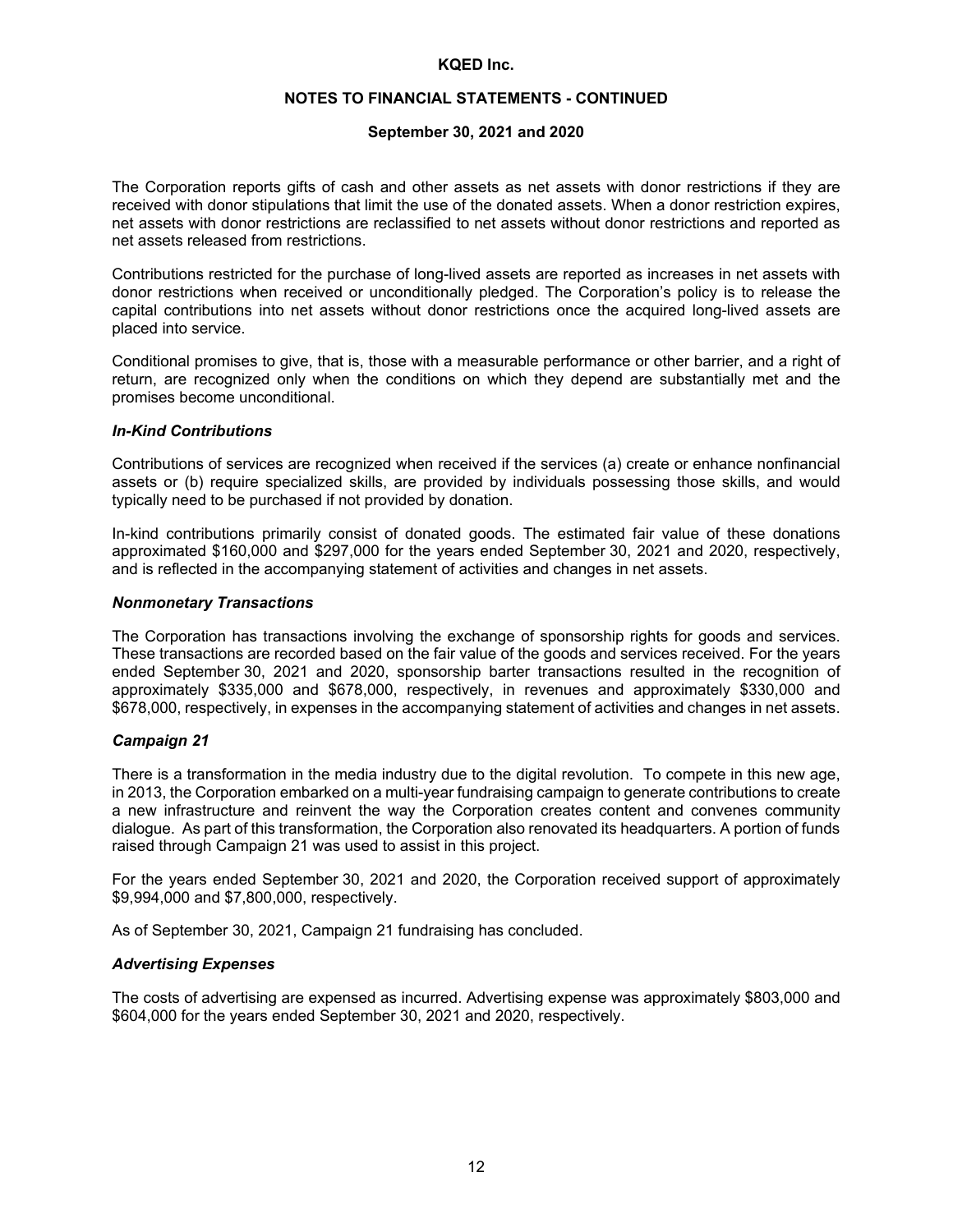#### **NOTES TO FINANCIAL STATEMENTS - CONTINUED**

#### **September 30, 2021 and 2020**

#### *Income Taxes*

The Corporation follows guidance that clarifies the accounting for uncertainty in tax positions taken or expected to be taken in a tax return, including issues relating to financial statement recognition and measurement. This guidance provides that the tax effects from an uncertain tax position can only be recognized in the financial statements if the position is "more-likely-than-not" to be sustained if the position were to be challenged by a taxing authority. The assessment of the tax position is based solely on the technical merits of the position, without regard to the likelihood that the tax position may be challenged.

The Corporation is exempt from federal income tax under Section 501(c)(3) of the Internal Revenue Code ("IRC"), though it is subject to tax on income unrelated to its exempt purpose, unless that income is otherwise excluded by the IRC. The Corporation has also been recognized by the Franchise Tax Board as an organization that is exempt from income tax pursuant to California Revenue and Tax Code Section 23701d on its income other than unrelated business income. The Corporation has processes presently in place to ensure the maintenance of its tax-exempt status, to identify and report unrelated income, to determine its filing and tax obligations in jurisdictions for which is was nexus, and to identify and evaluate other matters that may be considered tax positions. The Corporation has determined that there are no material uncertain tax positions that require recognition or disclosure in the financial statements.

#### *Functional Expense Allocations*

Certain expenses, such as depreciation, software maintenance and support, insurance, utilities and telephone, are allocated among program services and supporting services based primarily on equipment usage, space occupied, headcount and on estimates made by the Corporation's management.

#### *Concentrations of Credit Risk*

Financial instruments which potentially subject the Corporation to credit risk include cash, cash equivalents, restricted cash, investments, and receivables. The Corporation attempts to limit its credit risk associated with cash equivalents and marketable securities by utilizing outside investment managers to place the Corporation's investments with highly rated corporate and financial institutions. The Corporation's receivables result primarily from donor pledges, membership drives and underwriting sponsorships. These receivables are from donors, members and sponsors located primarily in the San Francisco Bay Area. The Corporation routinely assesses the financial strength of these various parties.

Two donors comprised 43% and one donor comprised 52% of the receivables balance as of September 30, 2021 and 2020, respectively.

As of September 30, 2021, the Corporation's cash, cash equivalents and investments were in excess of the federal depository and securities investor protection corporation insurance limits.

#### *Collective Bargaining Agreements*

The Corporation has two union collective bargaining agreements which cover approximately 36% of its fulltime, part-time and temporary staff. The National Association of Broadcast Employees and Technician ("NABET") union contract expires on October 19, 2025. The contract between the Screen Actors Guild - American Federation of Television and Radio Artists ("SAG-AFTRA") and KQED-FM expires in September 2022.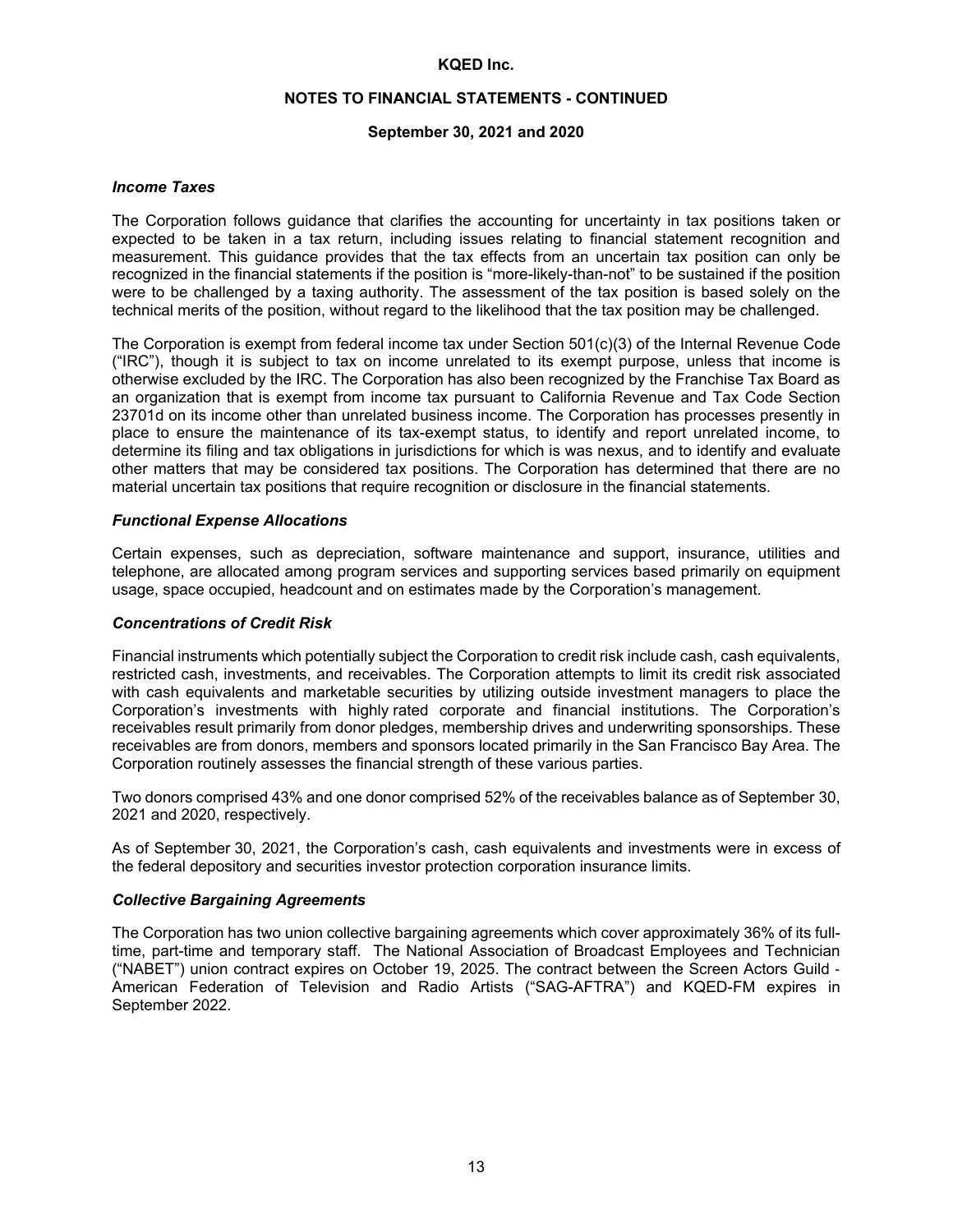# **NOTES TO FINANCIAL STATEMENTS - CONTINUED**

#### **September 30, 2021 and 2020**

The Corporation also has a basic minimum agreement with SAG-AFTRA covering performers appearing on KQED-TV, which expires on December 31, 2024. Additionally, the Corporation is a signatory to the SAG-AFTRA Public Television Agreement which covers performers who appear on television programs distributed nationally. The Public Broadcasting Service ("PBS") and producing stations, including the Corporation, reached an agreement with SAG-AFTRA on limited modifications and an extension of agreement, which will expire on July 22, 2022. The parties anticipate entering into renewal negotiations in Spring 2022.

#### *Use of Estimates*

The preparation of financial statements in conformity with U.S. GAAP requires management to make estimates and assumptions. These estimates and assumptions affect the reported amounts of assets and liabilities and disclosure of contingent assets and liabilities at the date of the financial statements and the reported amounts of revenue and expenses during the reporting period. Actual results could differ from those estimates.

#### *Comparative Financial Information*

The financial statements include certain summarized comparative information as of and for the year ended September 30, 2020 presented in total, but not by net asset class. Such information does not include sufficient detail to constitute a presentation in conformity with U.S. GAAP. Accordingly, such information should be read in conjunction with the Corporation's financial statements for the year ended September 30, 2020, from which the summarized financial information was derived.

#### *Reclassifications*

Certain accounts in the prior-year financial statements have been reclassified for comparative purposes to conform with the presentation in the current-year financial statements.

#### *New Accounting Pronouncements*

In May 2014, the FASB issued ASU 2014-09 - *Revenue from Contracts with Customers (Topic 606)*,and has subsequently issued supplemental and/or clarifying Accounting Standards Updates*.* The core principle of the guidance is that an entity should recognize revenue to depict the transfer of goods or services to customers in an amount that reflects the consideration to which the entity expects to be entitled in exchange for those goods or services. The Corporation has adopted this standard for the year ended September 30, 2021 using a modified retrospective application for contracts that were not completed as of the date of the initial application. This method recognizes the cumulative effect of initially applying Topic 606 as an adjustment to the opening balance of net assets as of October 1, 2020 for contracts not completed at the date of initial application. There was no material impact to the financial statements.

#### *Recent Accounting Pronouncements*

#### Pronouncements Effective in the Future

In February 2016, the FASB issued ASU 2016-02 - *Leases (Topic 842)*. The amendments in this update will supersede much of the existing authoritative guidance for leases. This guidance requires lessees, among other things, to recognize right-of-use assets and liabilities on their balance sheet for all leases with lease terms longer than 12 months. The new guidance is effective for years beginning after December 15, 2021.

In August 2018, the FASB issued ASU 2018-15 - *Intangibles - Goodwill and Other - Internal-Use Software (Topic 350)*. The amendments in this update align the requirements for capitalizing implementation costs incurred in a hosting arrangement that is a service contract with the requirements for capitalizing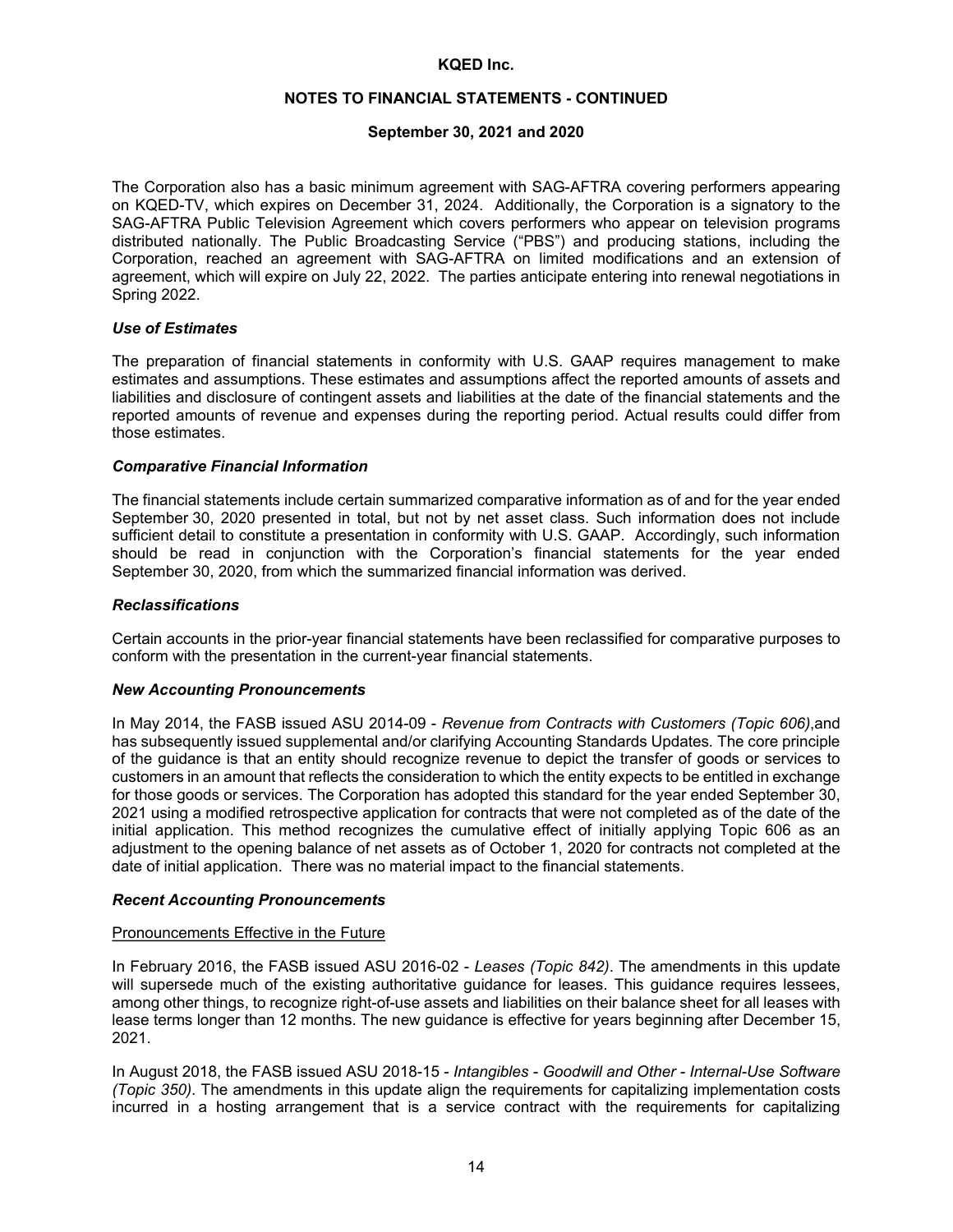## **NOTES TO FINANCIAL STATEMENTS - CONTINUED**

#### **September 30, 2021 and 2020**

implementation costs incurred to develop or obtain internal-use software (and hosting arrangements that include an internal-use software license). The amendments in the update are effective for fiscal years beginning after December 15, 2020 with early application permitted.

The FASB issued ASU 2020-07 – *Presentation and Disclosures by Not-for-Profit Entities for Contributed Nonfinancial Assets (Topic 958).* This guidance was issued to improve transparency of contributed nonfinancial assets through enhancements to presentation and disclosure. The amendment is effective for annual periods beginning after June 15, 2021, with early adoption permitted.

The Corporation is currently evaluating the impact of these pronouncements on its financial statements.

#### *Subsequent Events*

The Corporation evaluated subsequent events from September 30, 2021 through December 21, 2021, the date these financial statements were available to be issued. The Corporation concluded that no material subsequent events have occurred since September 30, 2021 that require recognition or disclosure in such financial statements.

## **NOTE B - AVAILABILITY AND LIQUIDITY**

The Corporation has an operating reserve that had a balance of \$21,207,000 and \$13,831,000 as of September 30, 2021 and 2020, respectively. The purpose of the account is to establish a reserve to be used to fund day-to-day operations of the Corporation in the event of a downturn of expected revenue or short-term cash need. The operating reserve is a target balance of 12.5% of operating revenue, which was determined based on management's judgment about the appropriate amount of funds to have set aside in addition to working capital. The operating reserve funds are held in money market funds and certificate of deposits. The operating reserve balance is included in the cash and cash equivalents and investments lines on the statement of financial position.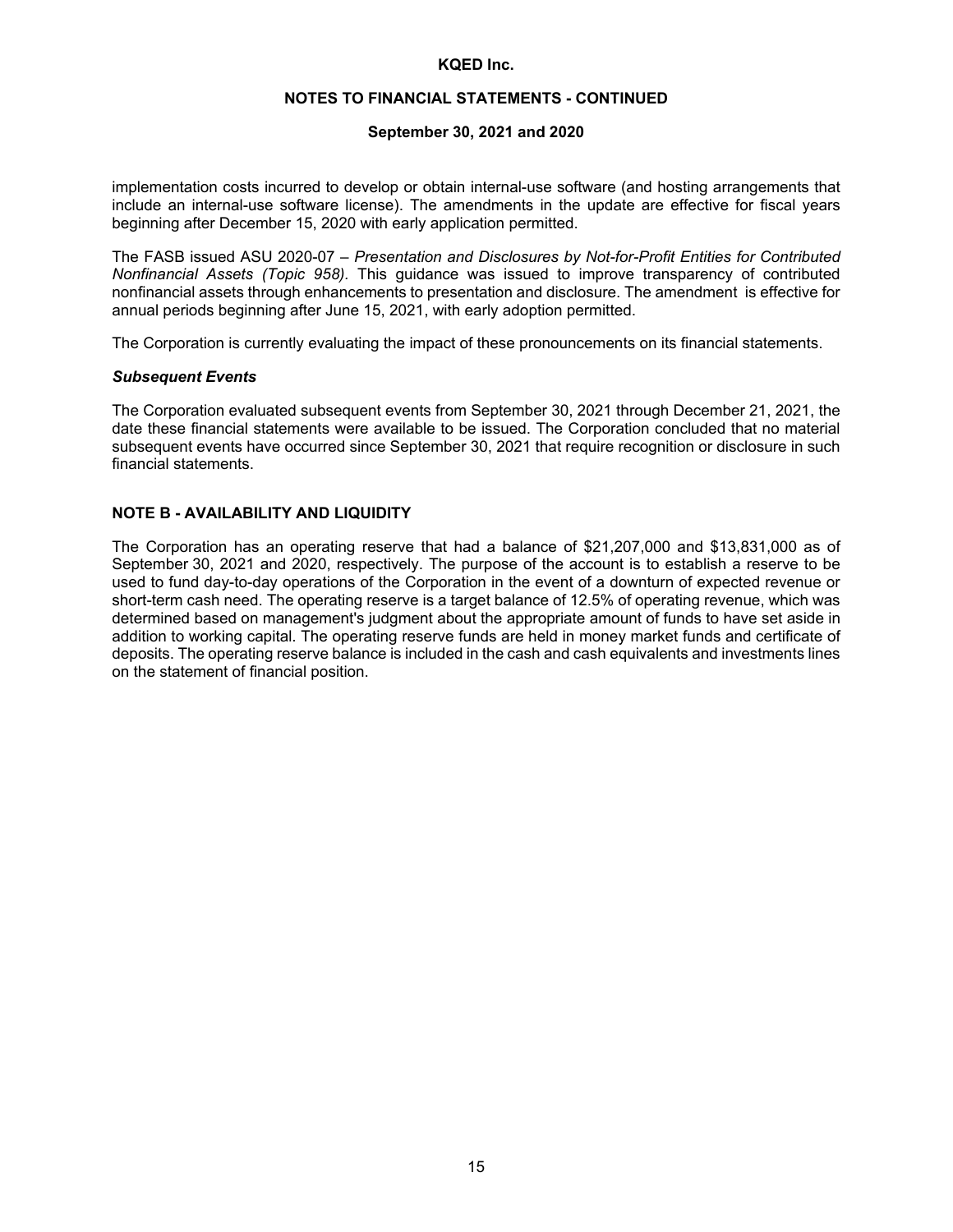# **NOTES TO FINANCIAL STATEMENTS - CONTINUED**

# **September 30, 2021 and 2020**

The following reflects the Corporation's financial assets as of September 30, reduced by amounts not available for general use within one year of the balance sheet date because of contractual or donor-imposed restrictions or internal designations.

|                                                                    | 2021                          | 2020                           |
|--------------------------------------------------------------------|-------------------------------|--------------------------------|
| Cash and cash equivalents<br>Restricted cash and cash equivalents  | 44,122,234<br>\$<br>6,084,989 | \$<br>55,684,472<br>13,339,445 |
| <b>Receivables</b>                                                 | 15,238,489                    | 19,306,796                     |
| Investments                                                        | 140,537,576                   | 125,397,904                    |
| Deferred compensation investments                                  | 2,610,506                     | 2,234,423                      |
| Charitable gifts and annuities and trusts                          | 11,044,155                    | 8,126,640                      |
| Financial assets as of September 30                                | 219,637,949                   | 224,089,680                    |
| Amounts not due within one year                                    | (2,706,254)                   | (5,882,961)                    |
| Contractual or donor-imposed restrictions:                         |                               |                                |
| Amounts subject to donor restrictions                              | (13, 358, 751)                | (20, 249, 445)                 |
| Donor-restricted endowment funds                                   | (36, 931, 272)                | (31, 169, 898)                 |
| Funds restricted by lender                                         | (53, 794, 309)                | (58, 241, 059)                 |
| Investments held in deferred compensation investments              | (2,610,506)                   | (2, 234, 423)                  |
| Investments held in charitable gift annuities and trusts           | (11,044,155)                  | (8, 126, 640)                  |
| Board designations:                                                |                               |                                |
| Board-designated endowment funds for long term sustainability      | (39,801,191)                  | (39, 351, 591)                 |
| Amounts set aside for operating and building reserve               | (32, 421, 559)                | (31,027,646)                   |
| Endowment investments available for general purposes and for       |                               |                                |
| distribution in accord with the Corporation spending policy        | 6,912,804                     | 7,205,664                      |
| Net assets with purpose restrictions to be met in less than a year | 7,508,150                     | 12,897,906                     |
| Financial assets available to meet cash needs for                  |                               |                                |
|                                                                    | 41,390,906                    | 47,909,587                     |
| general expenditures within one year                               |                               |                                |

#### **NOTE C - RECEIVABLES**

At September 30, 2021, receivables consist of the following:

|                                                    | Accounts and<br>Contributions<br>Receivable | Grants and<br>Underwriting<br>Receivable |            |    | Campaign 21<br>Receivable | Total            |
|----------------------------------------------------|---------------------------------------------|------------------------------------------|------------|----|---------------------------|------------------|
| Amounts due in:                                    |                                             |                                          |            |    |                           |                  |
| One year or less                                   | \$<br>2,908,111                             | S                                        | 3,674,823  | \$ | 6,111,262                 | \$<br>12,694,196 |
| Two to four years (net of<br>discount of \$11,449) | 173,703                                     |                                          | 200,000    |    | 2,332,551                 | 2,706,254        |
| Less: allowance for<br>doubtful accounts           | (6,308)                                     |                                          | (155, 653) |    |                           | (161,961)        |
| Total                                              | \$<br>3,075,506                             |                                          | 3,719,170  | S  | 8,443,813                 | 15,238,489       |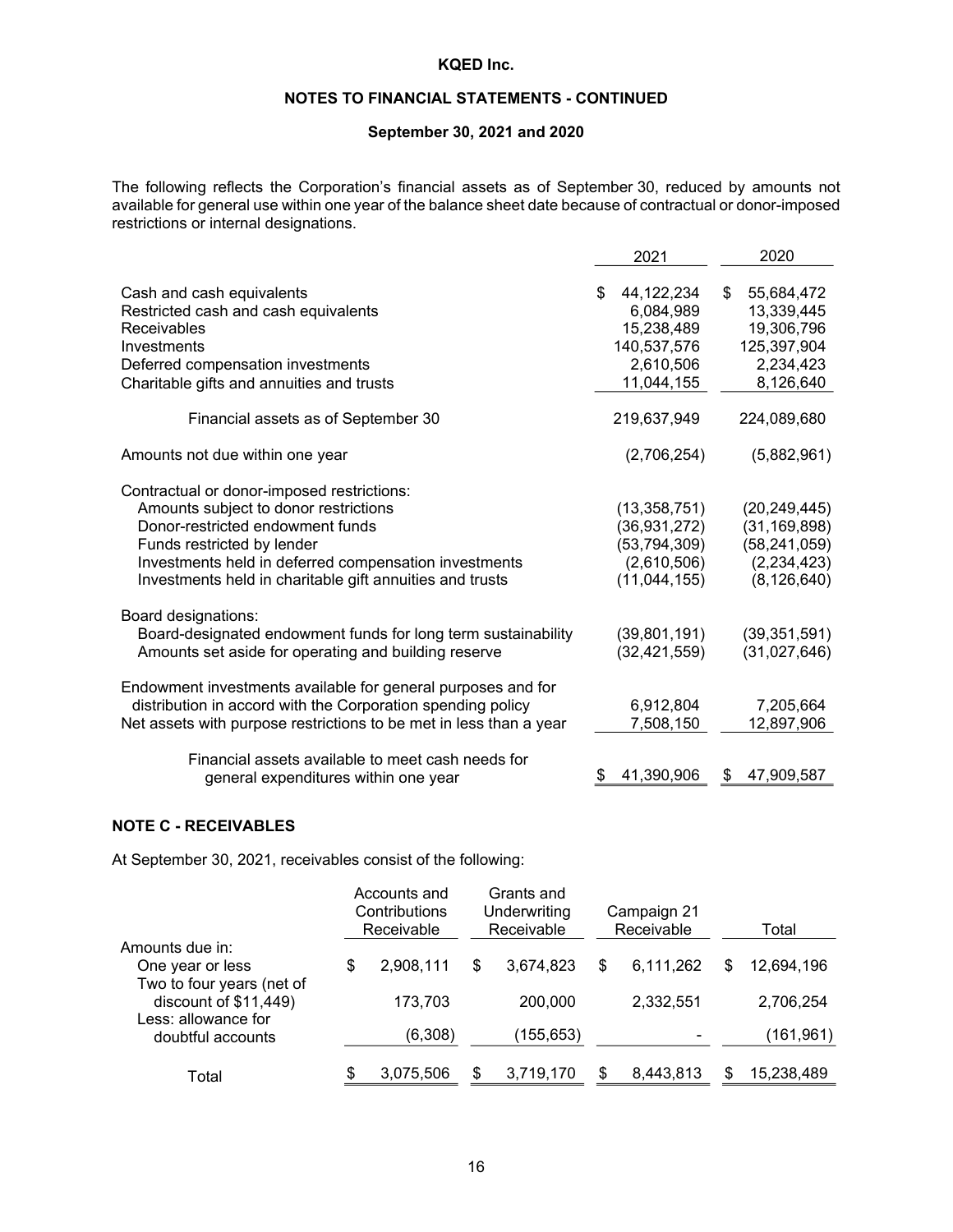#### **NOTES TO FINANCIAL STATEMENTS - CONTINUED**

#### **September 30, 2021 and 2020**

At September 30, 2020, receivables consist of the following:

| Total      |
|------------|
|            |
| 13,580,282 |
| 5,882,961  |
| (156, 447) |
|            |
| 19,306,796 |
|            |

#### **NOTE D - INVESTMENTS**

The Corporation's investments were composed of the following at September 30, 2021:

|                                                                                                       | Operating                        |   | Endowment                               |    | Board-<br>Designated<br>Endowment   |   | Total                                             |
|-------------------------------------------------------------------------------------------------------|----------------------------------|---|-----------------------------------------|----|-------------------------------------|---|---------------------------------------------------|
| Cash and cash equivalents<br>Certificates of deposit<br>Mutual funds - equity<br>Mutual funds - bonds | \$<br>۰<br>10,010,805<br>٠<br>۰. | S | 87.351<br>-<br>26,049,479<br>10,794,442 | \$ | 128.404<br>65,690,408<br>27,776,687 | S | 215,755<br>10,010,805<br>91,739,887<br>38,571,129 |
| Total                                                                                                 | 10,010,805                       |   | 36,931,272                              | S  | 93,595,499                          |   | \$140,537,576                                     |

The Corporation's investments were composed of the following at September 30, 2020:

|                                                                                                       | Board-<br>Designated<br>Endowment<br>Endowment<br>Operating |                          |   |                                                               |    |                                     |    | Total                                            |  |  |
|-------------------------------------------------------------------------------------------------------|-------------------------------------------------------------|--------------------------|---|---------------------------------------------------------------|----|-------------------------------------|----|--------------------------------------------------|--|--|
| Cash and cash equivalents<br>Certificates of deposit<br>Mutual funds - equity<br>Mutual funds - bonds | \$                                                          | -<br>9,752,257<br>۰<br>۰ | S | 69.979<br>$\overline{\phantom{0}}$<br>22,298,400<br>8,801,519 | \$ | 233,536<br>48,317,537<br>35,924,676 | \$ | 303,515<br>9,752,257<br>70,615,937<br>44,726,195 |  |  |
| Total                                                                                                 | S                                                           | 9,752,257                |   | 31,169,898                                                    |    | 84,475,749                          | S  | 125,397,904                                      |  |  |

#### *Spectrum Auction*

As part of the Federal Communications Commission ("FCC") spectrum auction conducted during the 2017 fiscal year, the Corporation received a one-time non-recurring cash infusion of \$95,459,109. Participation in the auction allowed the Corporation to repurpose under-utilized broadcast spectrum, which is much in demand by wireless service providers. This action did not have a material impact upon services or coverage for Bay Area residents, as most households receive their television via cable or satellite services and not over airwaves. Digital (as opposed to analog) broadcast technology also supports the ability to relinquish six megahertz of broadcast spectrum without significant impacts to service.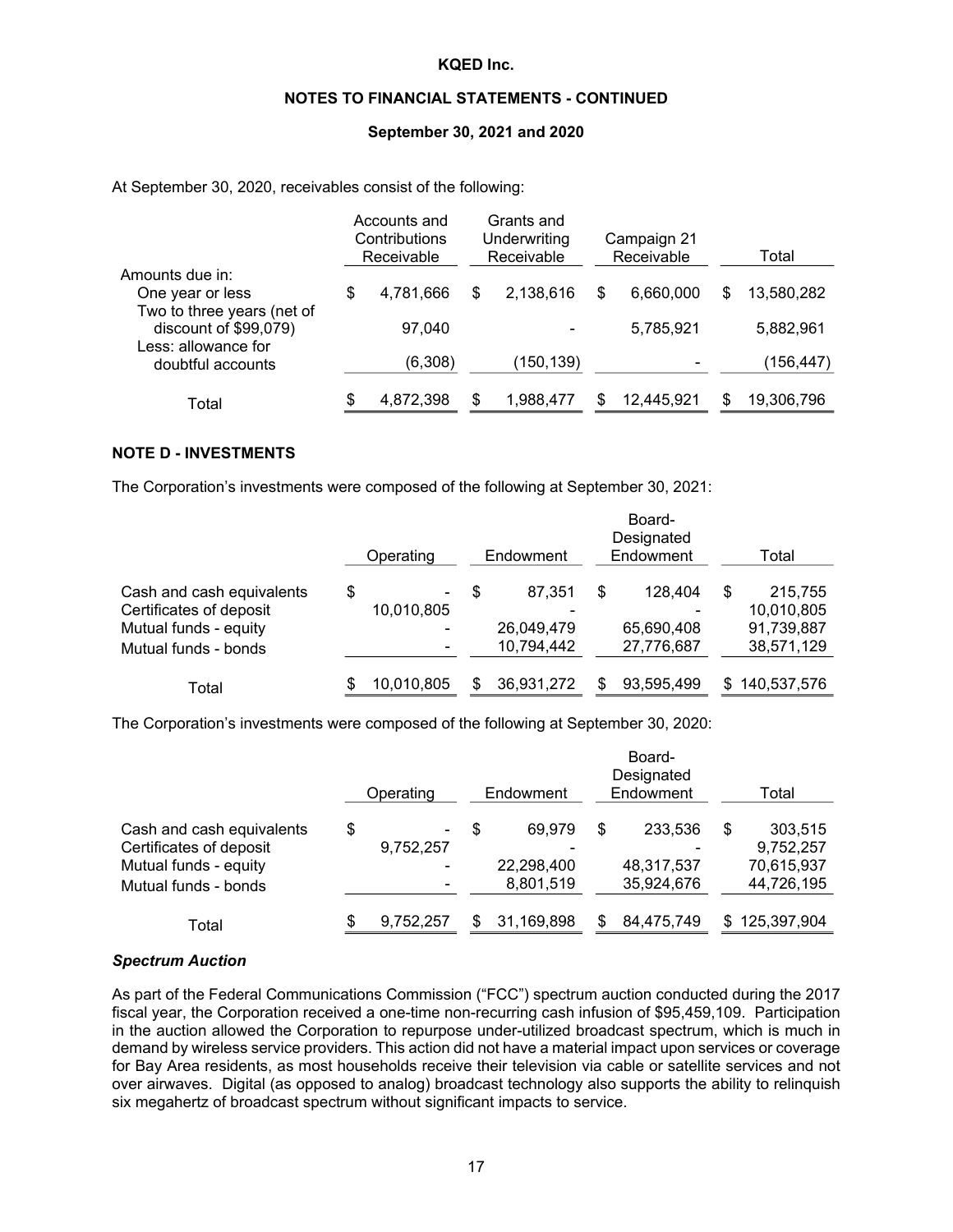## **NOTES TO FINANCIAL STATEMENTS - CONTINUED**

#### **September 30, 2021 and 2020**

The Corporation's Board of Directors approved the transaction and, acknowledging the historic long-term nature of the assets that generated these proceeds, designated the funds to be invested as follows:

| Spectrum endowment fund |    | \$ 67.459.109 |
|-------------------------|----|---------------|
| Building fund           |    | 20,000,000    |
| Reserve fund            |    | 8,000,000     |
|                         |    |               |
|                         | S. | 95,459,109    |

The Corporation's endowment and Board-designated contributions and net income on investments consist of the following components:

|                                                                                   |                                        | Board-<br>Designated                        |    |                                       |
|-----------------------------------------------------------------------------------|----------------------------------------|---------------------------------------------|----|---------------------------------------|
| October 1, 2020 - September 30, 2021                                              | Endowment                              | Endowment                                   |    | Total                                 |
| Contributions invested                                                            | \$<br>282,888                          | \$<br>7,203,451                             | \$ | 7,486,339                             |
| Interest and dividends<br>Realized and unrealized net gain (loss)<br>Service fees | \$<br>824,917<br>6,252,740<br>(83,075) | \$<br>2,171,042<br>13,074,597<br>(238, 399) | \$ | 2,995,959<br>19,327,337<br>(321, 474) |
| Total investment gain                                                             | 6,994,582                              | 15,007,240                                  |    | 22,001,822                            |
| Income appropriated to operations                                                 | (1,516,096)                            | (5,689,569)                                 |    | (7, 205, 665)                         |
| Total investment gain, net                                                        | \$<br>5,478,486                        | \$<br>9,317,671                             | S  | 14,796,157                            |
| October 1, 2019 - September 30, 2020                                              | Endowment                              | Board-<br>Designated<br>Endowment           |    | Total                                 |
| Contributions invested                                                            | \$<br>20                               | \$<br>5,309,570                             | S  | 5,309,590                             |
| Interest and dividends<br>Realized and unrealized net gain (loss)<br>Service fees | \$<br>929,996<br>418,399<br>(70, 830)  | \$<br>3,485,537<br>(395, 155)<br>(274, 852) | \$ | 4,415,533<br>23,244<br>(345, 682)     |
| Total investment gain                                                             | 1,277,565                              | 2,815,530                                   |    | 4,093,095                             |
| Income appropriated to operations                                                 | (1,468,439)                            | (4, 448, 243)                               |    | (5,916,682)                           |
| Total investment loss, net                                                        | \$<br>(190, 874)                       | \$<br>(1,632,713)                           | \$ | (1,823,587)                           |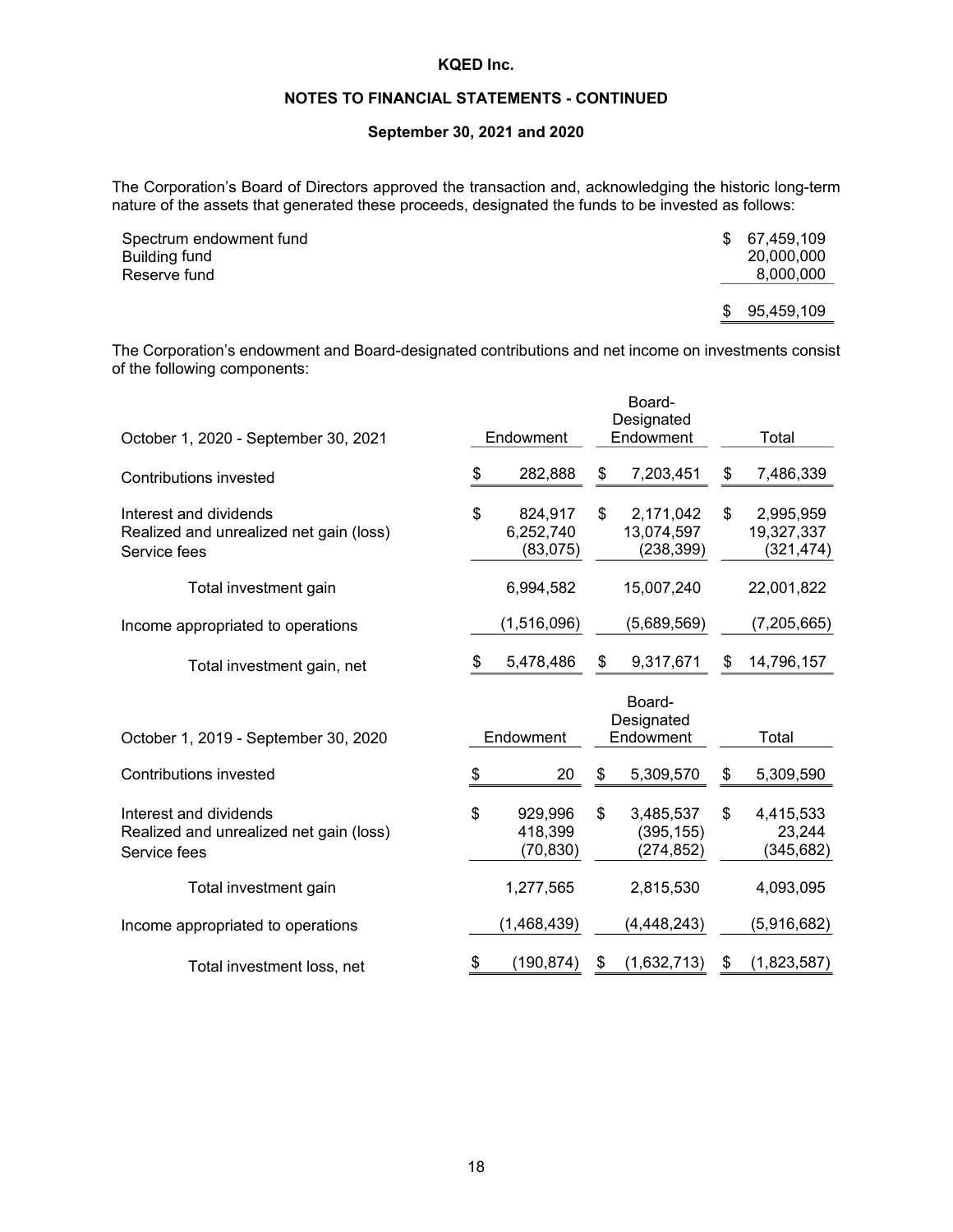## **NOTES TO FINANCIAL STATEMENTS - CONTINUED**

# **September 30, 2021 and 2020**

#### **NOTE E - FAIR VALUE OF FINANCIAL INSTRUMENTS**

The table below presents the Corporation's assets measured at fair value, by category of risks, at September 30, 2021 on a recurring basis.

|                                                   |                 |                    | 2021 |         |                  |
|---------------------------------------------------|-----------------|--------------------|------|---------|------------------|
|                                                   | Level 1         | Level <sub>2</sub> |      | Level 3 | Total            |
| Investments:                                      |                 |                    |      |         |                  |
| Certificates of deposit                           | \$              | \$<br>4,999,630    | \$   |         | \$<br>4,999,630  |
| Mutual funds - equity:                            |                 |                    |      |         |                  |
| Domestic large company                            | 33,766,473      |                    |      |         | 33,766,473       |
| International large company                       | 17,999,405      |                    |      |         | 17,999,405       |
| Domestic small company                            | 10,587,012      |                    |      |         | 10,587,012       |
| International small company                       | 3,264,334       |                    |      |         | 3,264,334        |
| Emerging markets                                  | 7,123,481       |                    |      |         | 7,123,481        |
| Real estate investment trusts:                    |                 |                    |      |         |                  |
| Domestic                                          | 12,694,274      |                    |      |         | 12,694,274       |
| International                                     | 6,304,908       |                    |      |         | 6,304,908        |
| Mutual funds - bonds:                             |                 |                    |      |         |                  |
| Domestic                                          | 31,645,790      |                    |      |         | 31,645,790       |
| International                                     | 6,925,339       |                    |      |         | 6,925,339        |
|                                                   |                 |                    |      |         |                  |
| Subtotal investments                              | \$130,311,016   | \$<br>4,999,630    | \$   |         | 135,310,646      |
|                                                   |                 |                    |      |         |                  |
| Cash and cash equivalents                         |                 |                    |      |         | 215,755          |
| Certificate of deposit (non-investment            |                 |                    |      |         |                  |
| security)                                         |                 |                    |      |         | 5,011,175        |
|                                                   |                 |                    |      |         |                  |
| Total                                             |                 |                    |      |         | \$140,537,576    |
| Deferred compensation investments:                |                 |                    |      |         |                  |
| Mutual funds - equity:                            |                 |                    |      |         |                  |
|                                                   |                 |                    |      |         |                  |
| Domestic large company<br>Domestic medium company | \$<br>1,493,331 | \$                 | \$   |         | \$<br>1,493,331  |
|                                                   | 47,582          |                    |      |         | 47,582           |
| Domestic small company                            | 79,708          |                    |      |         | 79,708<br>40,412 |
| International large company                       | 40,412          |                    |      |         |                  |
| Mutual funds - bonds:                             |                 |                    |      |         |                  |
| Domestic                                          | 275,643         |                    |      |         | 275,643          |
| Exchange traded funds:                            |                 |                    |      |         |                  |
| Domestic large company                            | 100,273         |                    |      |         | 100,273          |
| Domestic small company                            | 33,906          |                    |      |         | 33,906           |
| International large company                       | 76,160          |                    |      |         | 76,160           |
| International small company                       | 66,489          |                    |      |         | 66,489           |
| <b>U.S Treasury Notes</b>                         | 152,818         |                    |      |         | 152,818          |
| Stocks - domestic                                 | 50,880          |                    |      |         | 50,880           |
| Stocks - international                            | 23,438          |                    |      |         | 23,438           |
|                                                   |                 |                    |      |         |                  |
| Subtotal deferred compensation                    |                 |                    |      |         |                  |
| investments                                       | \$<br>2,440,640 | \$                 | \$   |         | 2,440,640        |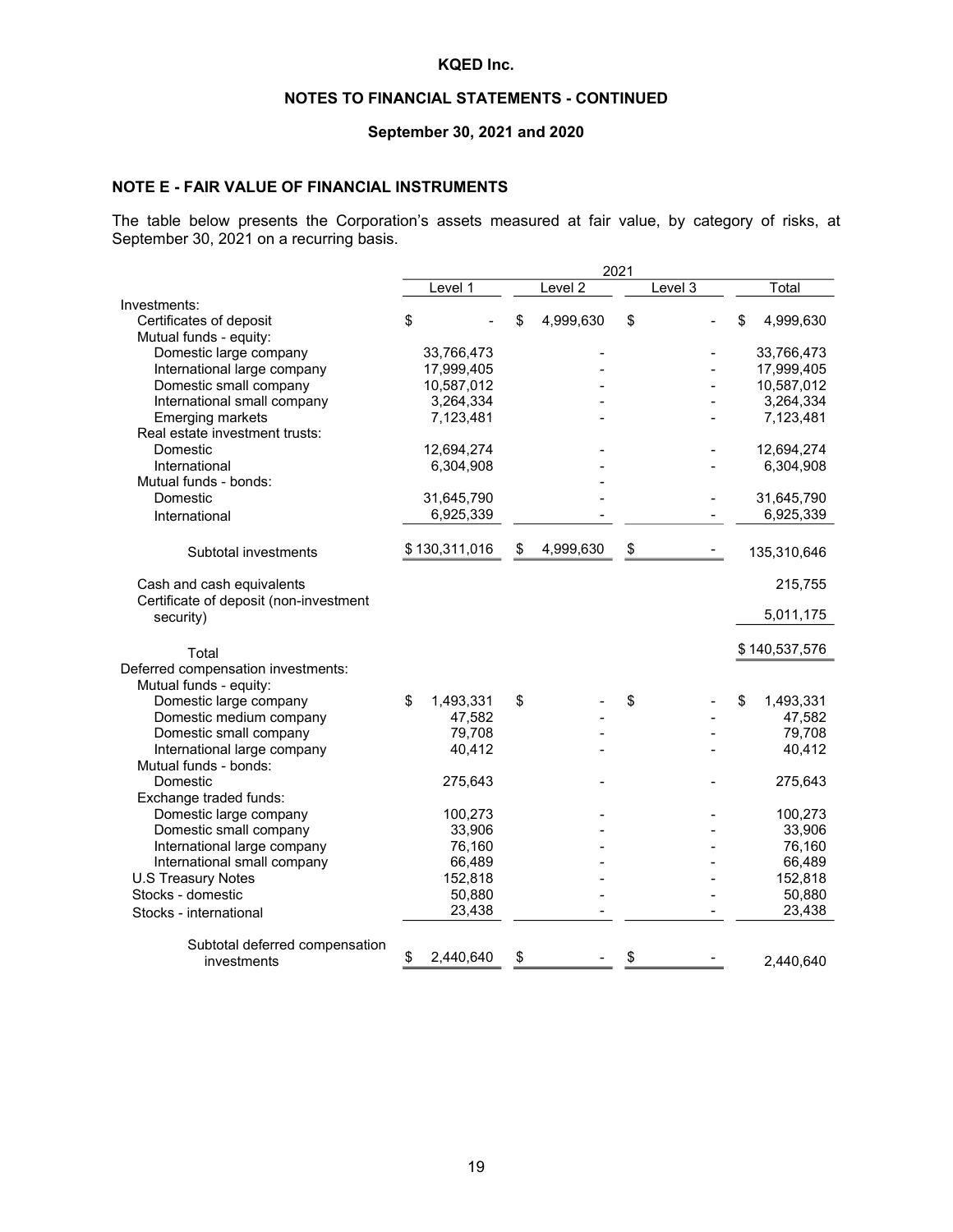# **NOTES TO FINANCIAL STATEMENTS - CONTINUED**

# **September 30, 2021 and 2020**

|                                               | 2021 |           |    |         |    |         |    |            |
|-----------------------------------------------|------|-----------|----|---------|----|---------|----|------------|
|                                               |      | Level 1   |    | Level 2 |    | Level 3 |    | Total      |
| Cash and cash equivalents                     |      |           |    |         |    |         |    | 169,866    |
| Total                                         |      |           |    |         |    |         | S  | 2,610,506  |
| Charitable gift annuities and trusts:         |      |           |    |         |    |         |    |            |
| U.S. Treasury notes<br>Mutual funds - equity: | \$   | 1,276,614 | \$ |         | \$ |         | S  | 1,276,614  |
| Domestic large company                        |      | 2,395,639 |    |         |    |         |    | 2,395,639  |
| International large company                   |      | 1,252,425 |    |         |    |         |    | 1,252,425  |
| Domestic small company                        |      | 587,511   |    |         |    |         |    | 587,511    |
| International small company                   |      | 206,500   |    |         |    |         |    | 206,500    |
| <b>Emerging markets</b>                       |      | 474,042   |    |         |    |         |    | 474,042    |
| Real estate investment trusts:                |      |           |    |         |    |         |    |            |
| Domestic                                      |      | 989,588   |    |         |    |         |    | 989,588    |
| International                                 |      | 496,951   |    |         |    |         |    | 496,951    |
| Mutual funds - bonds:                         |      |           |    |         |    |         |    |            |
| Domestic                                      |      | 1,534,799 |    |         |    |         |    | 1,534,799  |
| International                                 |      | 644,967   |    |         |    |         |    | 644.967    |
| Split interest investment (non-trustee)       |      |           |    |         |    | 944,594 |    | 944,594    |
| Subtotal charitable gift annuities            |      |           |    |         |    |         |    |            |
| and trusts investments                        | \$   | 9,859,036 | \$ |         | \$ | 944.594 |    | 10,803,630 |
| Cash and cash equivalents                     |      |           |    |         |    |         |    | 240,525    |
| Total                                         |      |           |    |         |    |         | \$ | 11,044,155 |

The table below presents the Corporation's assets measured at fair value, by category of risks, at September 30, 2020 on a recurring basis.

|                                |               |   |           | 2020 |         |     |             |
|--------------------------------|---------------|---|-----------|------|---------|-----|-------------|
|                                | Level 1       |   | Level 2   |      | Level 3 |     | Total       |
| Investments:                   |               |   |           |      |         |     |             |
| Certificates of deposit        | \$            | S | 4,752,257 | \$   |         | \$. | 4,752,257   |
| Mutual funds - equity:         |               |   |           |      |         |     |             |
| Domestic large company         | 26,093,828    |   |           |      |         |     | 26,093,828  |
| International large company    | 13,911,164    |   |           |      |         |     | 13,911,164  |
| Domestic small company         | 7,851,222     |   |           |      |         |     | 7,851,222   |
| International small company    | 2,484,025     |   |           |      |         |     | 2,484,025   |
| <b>Emerging markets</b>        | 5,564,988     |   |           |      |         |     | 5.564.988   |
| Real estate investment trusts: |               |   |           |      |         |     |             |
| Domestic                       | 9,746,446     |   |           |      |         |     | 9,746,446   |
| International                  | 4.964.264     |   |           |      |         |     | 4,964,264   |
| Mutual funds - bonds:          |               |   |           |      |         |     |             |
| Domestic                       | 39,598,323    |   |           |      |         |     | 39,598,323  |
| International                  | 5,127,872     |   |           |      |         |     | 5,127,872   |
| Subtotal investments           | \$115,342,132 |   | 4,752,257 |      |         |     | 120.094.389 |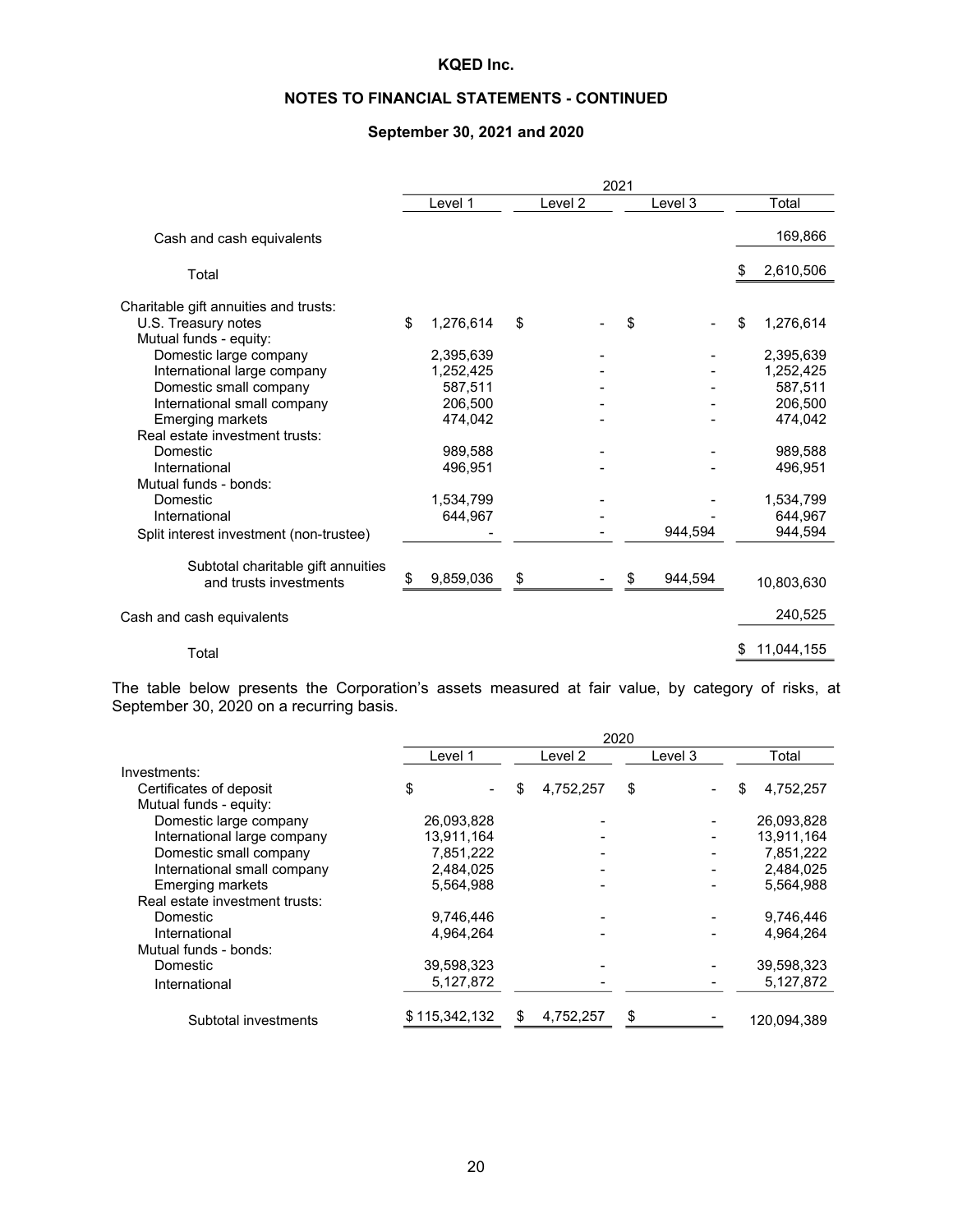# **NOTES TO FINANCIAL STATEMENTS - CONTINUED**

# **September 30, 2021 and 2020**

|                                                                     |                   |           | 2020 |         |                   |
|---------------------------------------------------------------------|-------------------|-----------|------|---------|-------------------|
|                                                                     | Level 1           | Level $2$ |      | Level 3 | Total             |
| Cash and cash equivalents<br>Certificate of deposit (non-investment |                   |           |      |         | 303,515           |
| security)                                                           |                   |           |      |         | 5,000,000         |
| Total                                                               |                   |           |      |         | \$125,397,904     |
| Deferred compensation investments:<br>Mutual funds - equity:        |                   |           |      |         |                   |
| Domestic large company                                              | \$<br>1,102,179   | \$        | \$   |         | \$<br>1,102,179   |
| Domestic medium company                                             | 37,892            |           |      |         | 37,892            |
| Domestic small company                                              | 58,351            |           |      |         | 58,351            |
| International large company                                         | 47,212            |           |      |         | 47,212            |
| Mutual funds - bonds:                                               |                   |           |      |         |                   |
| Domestic                                                            | 253,162           |           |      |         | 253,162           |
| Exchange traded funds:                                              |                   |           |      |         |                   |
| Domestic large company                                              | 34,222            |           |      |         | 34,222            |
| Domestic small company                                              | 63,818            |           |      |         | 63,818            |
| International large company                                         | 56,471            |           |      |         | 56,471            |
| International small company                                         | 32,152            |           |      |         | 32,152            |
| <b>Emerging markets</b>                                             | 8,648             |           |      |         | 8,648             |
| <b>U.S Treasury Notes</b>                                           | 153,476<br>21,233 |           |      |         | 153,476<br>21,233 |
| Stocks - domestic                                                   |                   |           |      |         |                   |
| Subtotal deferred compensation                                      |                   |           |      |         |                   |
| investments                                                         | \$<br>1,868,816   | \$        | \$   |         | 1,868,816         |
|                                                                     |                   |           |      |         |                   |
| Cash and cash equivalents                                           |                   |           |      |         | 365,607           |
| Total                                                               |                   |           |      |         | \$<br>2,234,423   |
| Charitable gift annuities and trusts:                               |                   |           |      |         |                   |
| U.S. Treasury notes                                                 | \$<br>1,344,752   | \$        | \$   |         | \$<br>1,344,752   |
| Mutual funds - equity:                                              |                   |           |      |         |                   |
| Domestic large company                                              | 1,819,116         |           |      |         | 1,819,116         |
| International large company                                         | 941,454           |           |      |         | 941,454           |
| Domestic small company                                              | 396,919           |           |      |         | 396,919           |
| International small company                                         | 142,080           |           |      |         | 142,080           |
| <b>Emerging markets</b>                                             | 353,628           |           |      |         | 353,628           |
| Real estate investment trusts:                                      |                   |           |      |         |                   |
| Domestic                                                            | 749,162           |           |      |         | 749,162           |
| International<br>Mutual funds - bonds:                              | 378,560           |           |      |         | 378,560           |
| Domestic                                                            | 840,533           |           |      |         | 840,533           |
| International                                                       | 500,097           |           |      |         | 500,097           |
| Split interest investment (non-trustee)                             |                   |           |      | 489,882 | 489,882           |
|                                                                     |                   |           |      |         |                   |
| Subtotal charitable gift annuities                                  |                   |           |      |         |                   |
| and trusts investments                                              | \$<br>7,466,301   | \$        | \$   | 489,882 | 7,956,183         |
|                                                                     |                   |           |      |         |                   |
| Cash and cash equivalents                                           |                   |           |      |         | 170,457           |
| Total                                                               |                   |           |      |         | \$<br>8,126,640   |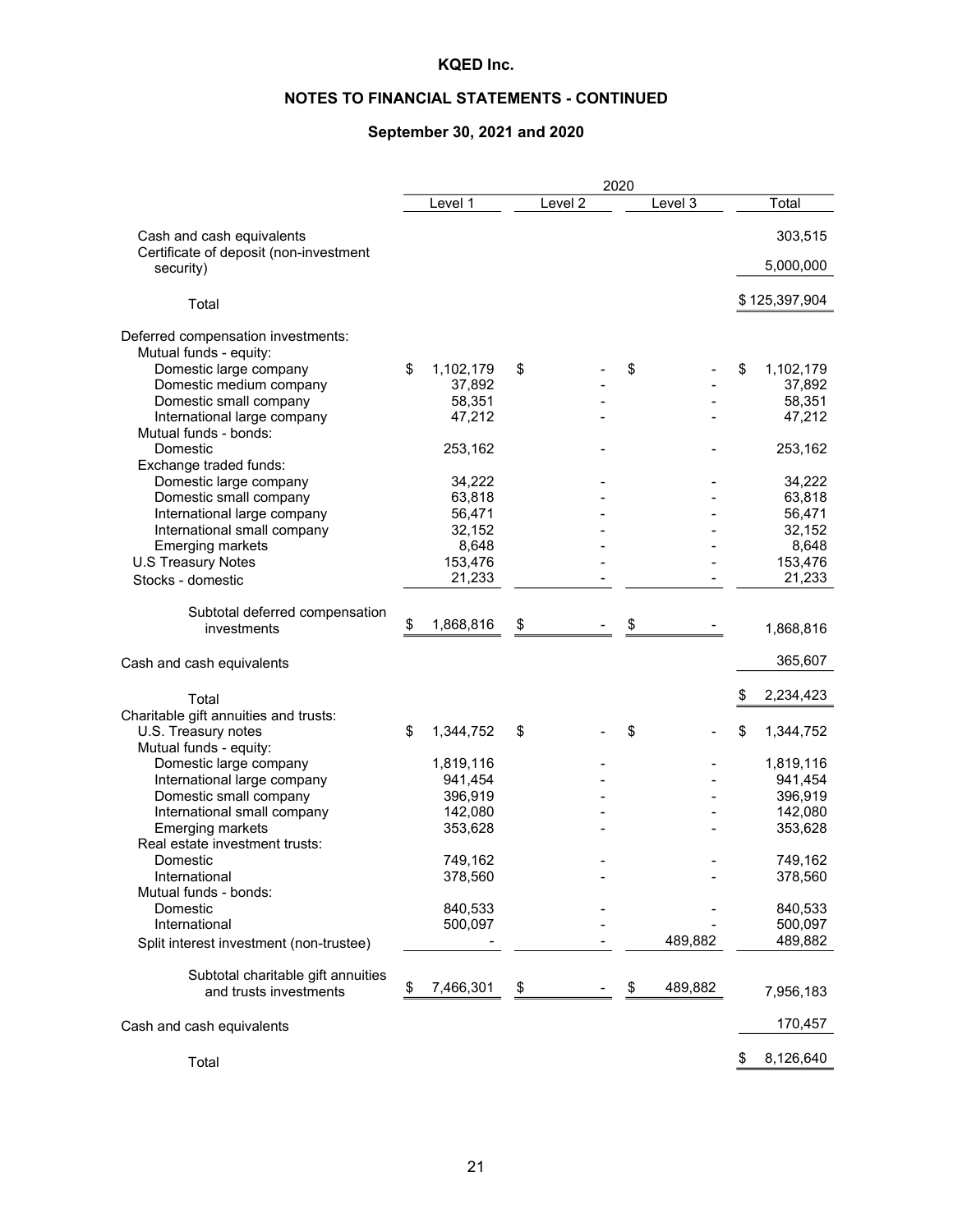#### **NOTES TO FINANCIAL STATEMENTS - CONTINUED**

#### **September 30, 2021 and 2020**

The following is a rollforward of the Level 3 assets:

|                                                                  | Split-Interest<br>Investment<br>(Non-Trustee) |
|------------------------------------------------------------------|-----------------------------------------------|
| Fair value at September 30, 2019<br>Change in value              | \$<br>488,168<br>1,714                        |
| Fair value at September 30, 2020<br>Additions<br>Change in value | 489,882<br>357,531<br>97,181                  |
| Fair value at September 30, 2021                                 | \$<br>944,594                                 |

#### *Other Financial Instruments*

Financial instruments, which are included in the Corporation's statement of financial position as of September 30, 2021 but not required to be measured at fair value, consist of cash and cash equivalents, receivables, accounts payable, and liabilities to beneficiaries of charitable gift annuities and trusts. Their carrying amounts, including the present value of future cash flows, represent a reasonable estimate of the corresponding fair values.

#### **NOTE F - INTANGIBLE ASSETS**

In May 2003, the Corporation acquired the assets of KQEI-FM Radio in North Highlands, California for \$3,196,568 which included \$64,770 of radio station equipment. The acquisition was accounted for under the purchase method. The purchase price was allocated \$2,966,362 to the broadcast license and \$165,436 to acquisition costs. The broadcast license and acquisition costs are reflected as intangible assets on the accompanying statement of financial position and are being amortized over the estimated useful life of 40 years. The accumulated amortization at September 30, 2021 and 2020 was \$1,442,487 and \$1,363,915, respectively. The radio station equipment is included in property and equipment on the accompanying statement of financial position.

In October 2006, the Corporation acquired the assets of KTEH Foundation in San Jose which included a license fee for \$300,000, which is being amortized over the estimated useful life of 40 years. The accumulated amortization at September 30, 2021 and 2020 was \$161,250 and \$153,750, respectively.

The Corporation reviewed intangible assets and determined that the estimated useful lives of 40 years used are appropriate as of September 30, 2021.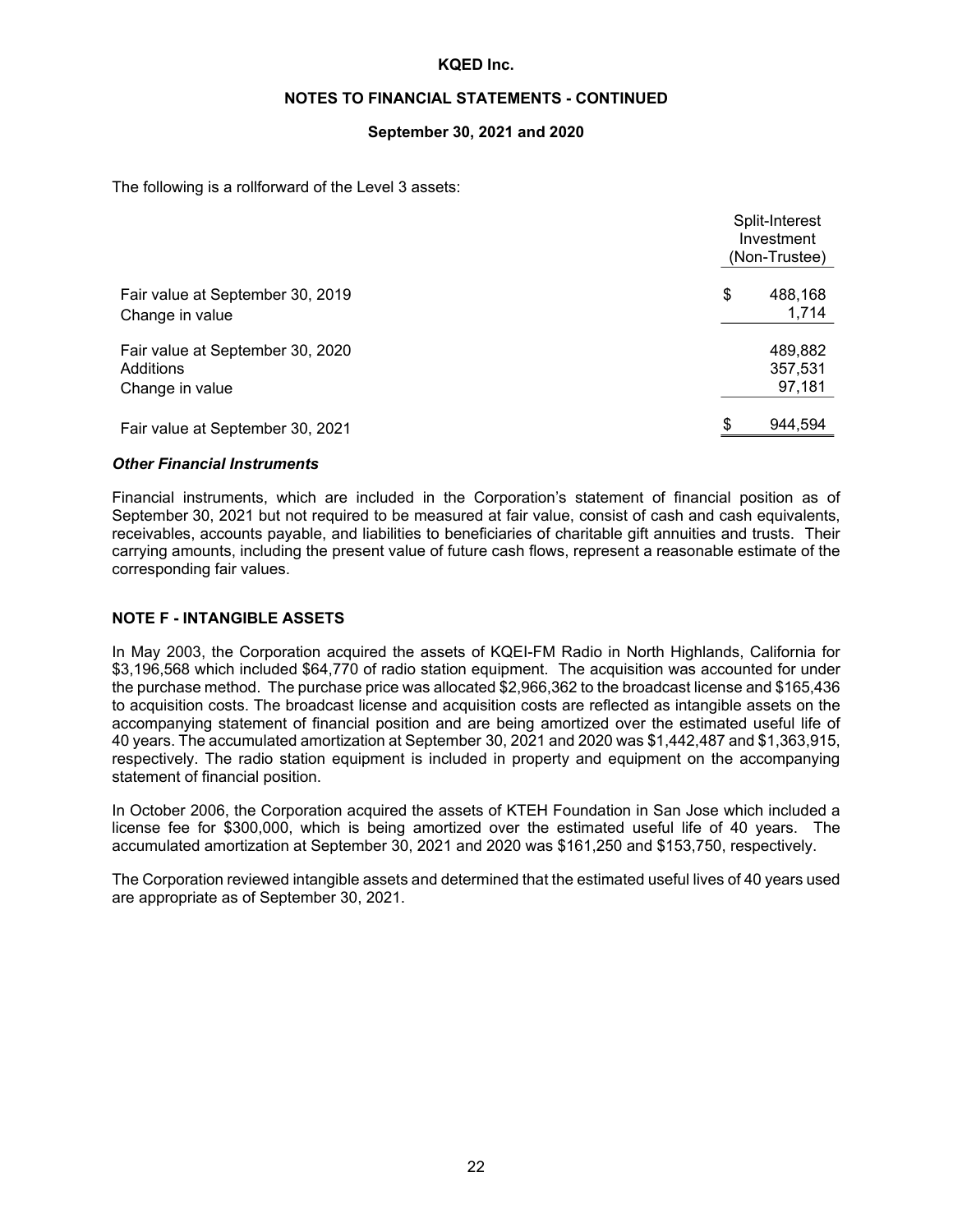#### **NOTES TO FINANCIAL STATEMENTS - CONTINUED**

## **September 30, 2021 and 2020**

The following is a schedule of expected amortization expense for the succeeding five years and thereafter:

| 2022       | \$<br>86,073    |  |
|------------|-----------------|--|
| 2023       | 86,073          |  |
| 2024       | 86,073          |  |
| 2025       | 86,073          |  |
| 2026       | 86,073          |  |
| Thereafter | 1,397,696       |  |
|            |                 |  |
| Total      | 1,828,061<br>\$ |  |

September 30,

#### **NOTE G - PROPERTY AND EQUIPMENT**

Property and equipment at September 30, consisted of the following:

|                                                    | 2021            | 2020            |
|----------------------------------------------------|-----------------|-----------------|
| Land                                               | \$<br>1,269,691 | 1,269,691<br>\$ |
| Building and improvements                          | 91,274,976      | 18,375,262      |
| Furniture, fixtures, office equipment and vehicles | 18,821,309      | 11,560,071      |
| TV station equipment                               | 29,885,085      | 22,480,662      |
| Radio station equipment                            | 10.411.320      | 7,926,165       |
| Multiplatform equipment                            | 2,594,604       | 1,944,396       |
| Less accumulated depreciation                      | (41,284,790)    | (34, 391, 323)  |
| Total                                              | 112,972,195     | 29.164.924      |
| Construction in progress                           |                 | 45.837.777      |
| Property and equipment, net                        | 112,972,195     | 75,002,701<br>S |

Depreciation expense was \$6,893,467 and \$6,406,783 for the years ended September 30, 2021 and 2020, respectively.

#### **NOTE H - LOAN PAYABLE**

The Corporation was granted a loan (the "Loan") from Community Reinvestment Fund, Inc. in the aggregate amount of \$8,116,900, pursuant to the Paycheck Protection Program (the "PPP") under the Coronavirus Aid, Relief and Economic Security Act ("CARES Act").

The Loan, dated April 17, 2020, with a maturity date of April 17, 2022, bears interest at a rate of 1% per annum. Accrued interest for the year ended September 30, 2021 was \$56,485. Funds from the Loan may only be used for payroll costs, costs used to continue group health care benefits, mortgage payments, rent, utilities, and interest on other debt obligations incurred before October 4, 2020. The Company has used the entire Loan amount for qualifying expenses. Under the terms of the PPP, certain amounts of the Loan may be forgiven if certain criteria are met.

The Loan, including accrued interest of \$93,400, was forgiven on June 14, 2021.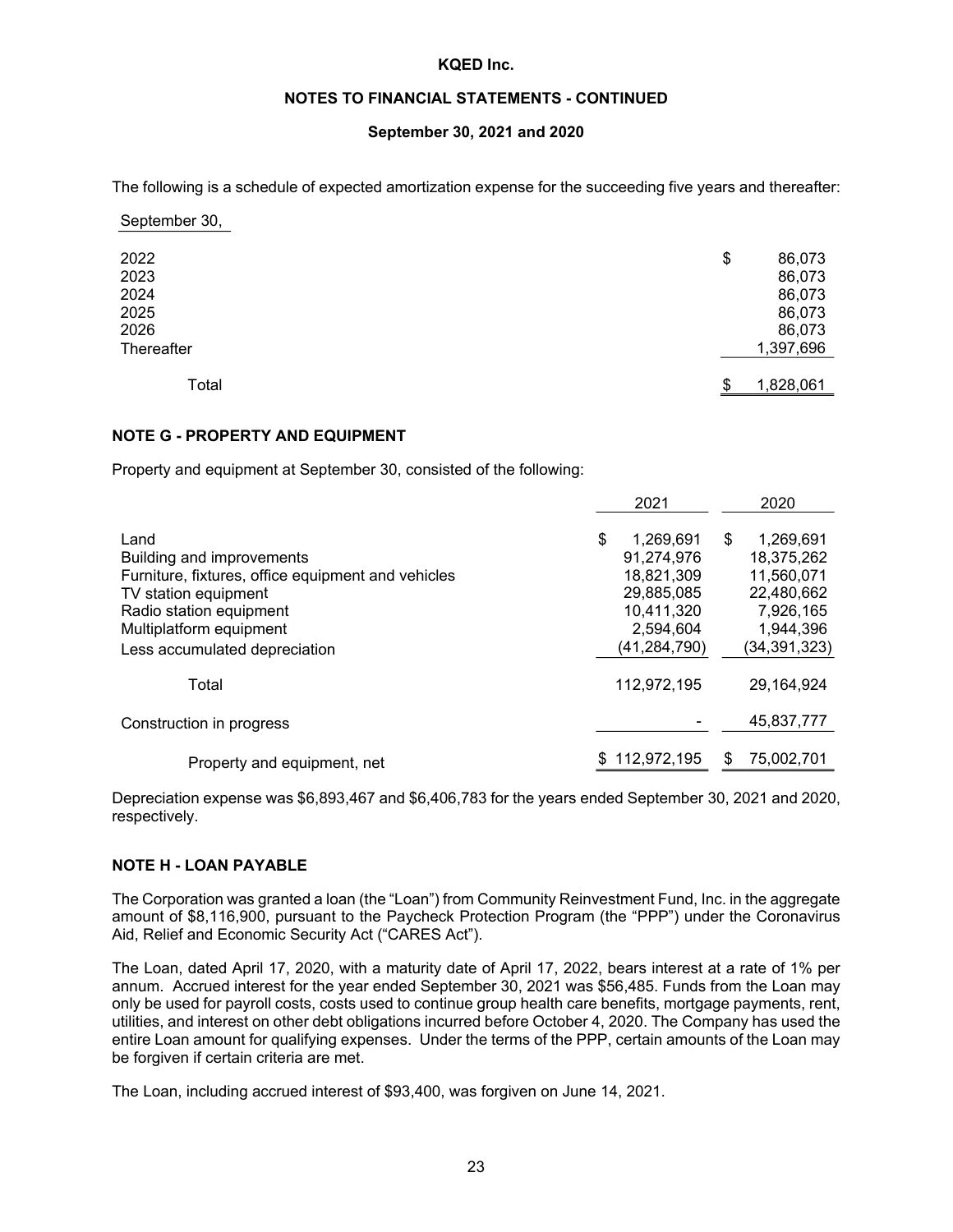#### **NOTES TO FINANCIAL STATEMENTS - CONTINUED**

#### **September 30, 2021 and 2020**

#### **NOTE I - IRREVOCABLE STANDBY LETTER OF CREDIT**

The Corporation has signed a sublease for temporary office space. Under the terms of this lease, the Corporation provided the sublessor an irrevocable standby letter of credit in the amount of \$241,140 as a security deposit.

#### **NOTE J - LINE OF CREDIT**

The Corporation has a revolving construction line of credit, in the amount of \$35,000,000 which expires on December 1, 2023. The line of credit contains certain covenants and is secured by a portion of the Corporation's Spectrum endowment which must be at least \$35,000,000. The interest rate is based upon the one-month London Interbank Offered Rate ("LIBOR") Index rate plus 0.50%. The Corporation had no outstanding balances on the line of credit at September 30, 2021.

The Corporation had a revolving operating line of credit, in the amount of \$5,000,000 which expired on September 30, 2021. The line of credit contained certain covenants and was secured by a \$5,000,000 certificate of deposit. The interest rate was based upon the average of the twelve most recently published monthly yields on the United States Treasury securities adjusted to a constant maturity of one year.

#### **NOTE K - NET ASSETS**

Net assets without donor restrictions for the years ended September 30 are as follows:

| 2021               | 2020              |
|--------------------|-------------------|
| 125,324,199<br>\$. | 74,960,094<br>S   |
|                    |                   |
| 33,145,106         | 29,005,349        |
| 60,450,393         | 53,306,186        |
|                    | 2,164,214         |
| 21,207,451         | 13,831,463        |
| 11,214,107         | 22,196,184        |
| 126,017,057        | 120,503,396       |
| \$251,341,256      | 195,463,490<br>S. |
|                    |                   |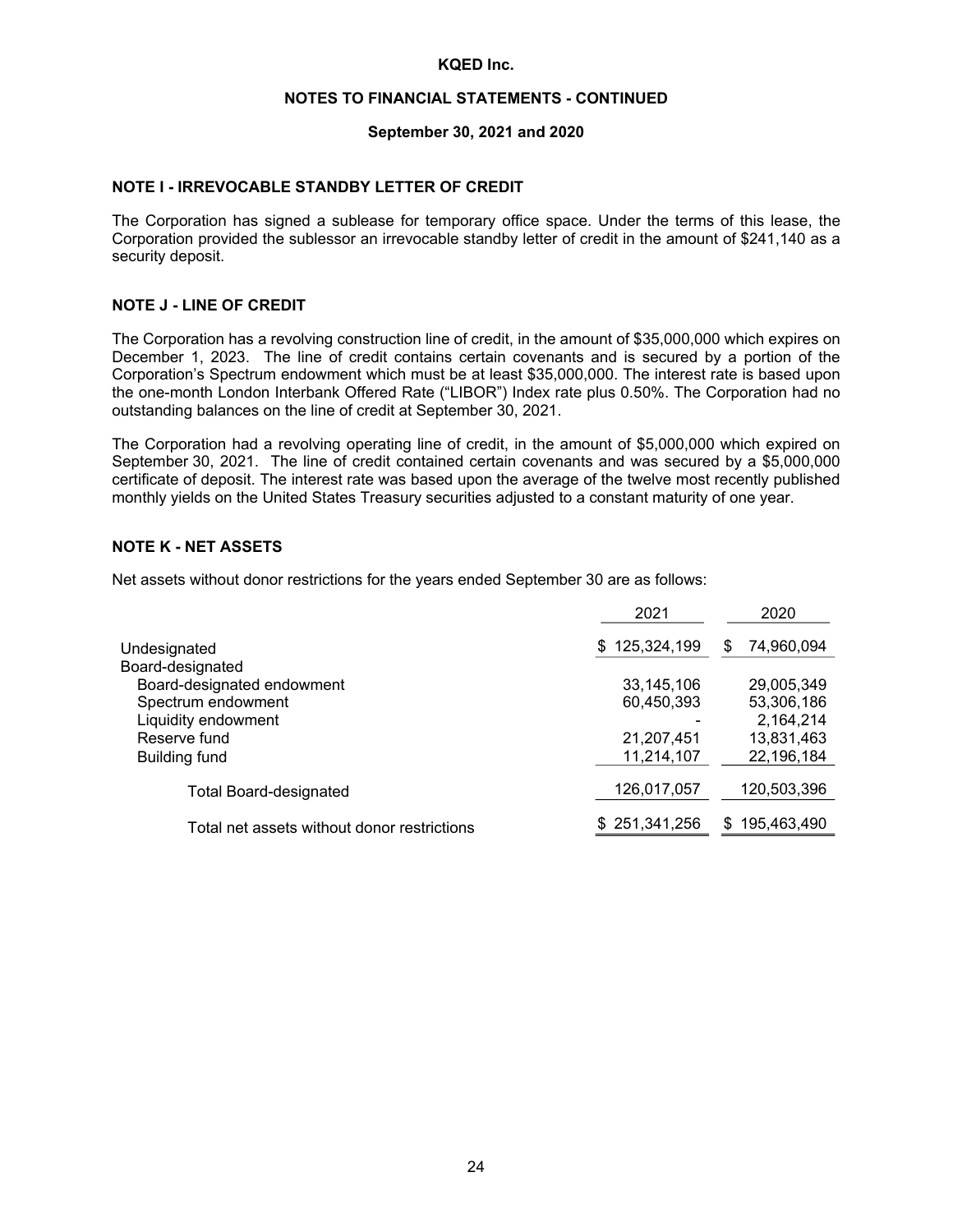#### **NOTES TO FINANCIAL STATEMENTS - CONTINUED**

#### **September 30, 2021 and 2020**

Net assets with donor restrictions were available with the following restrictions as of September 30:

|                                                                 | 2021            |    | 2020       |
|-----------------------------------------------------------------|-----------------|----|------------|
| Campaign 21 (restricted for purpose and time)                   | \$<br>8,223,408 | \$ | 14,098,447 |
| Building renovation (restricted for purpose)                    | 5,291,098       |    | 19,842,984 |
| Planned gifts (restricted for time)                             | 6,244,599       |    | 4,152,718  |
| Underwrite specific productions or areas of programming         |                 |    |            |
| (restricted for purpose and time)                               | 2,356,696       |    | 1,683,764  |
| Investment in perpetuity (including amounts above original gift |                 |    |            |
| amount of \$20,069,003, and \$19,786,115, as of September 30,   |                 |    |            |
| 2021 and 2020, respectively), which, once appropriated, is      |                 |    |            |
| expendable to support:                                          |                 |    |            |
| Arts                                                            | 3,398,332       |    | 2,885,295  |
| Education                                                       | 136.150         |    | 115,635    |
| Science                                                         | 1,202,097       |    | 1,020,679  |
| General production of content                                   | 2,723,110       |    | 2,312,101  |
| General operations                                              | 29,471,583      |    | 24,836,188 |
| Total net assets with donor restrictions                        | 59,047,073      | S  | 70,947,811 |

Net assets were released from donor restrictions by incurring expenses satisfying the restricted purposes or by the occurrence of other events specified by donors during the years ended September 30:

|                                                                                                                                         |   | 2021                                                          |   | 2020                                                       |
|-----------------------------------------------------------------------------------------------------------------------------------------|---|---------------------------------------------------------------|---|------------------------------------------------------------|
| Campaign 21<br><b>Building renovation</b><br>Underwrite specific productions or areas of programming<br>Endowment earnings appropriated | S | 15,697,465<br>14,723,759<br>5,960,451<br>1,516,096<br>233,313 | S | 4,458,829<br>2,233,924<br>5,511,070<br>1,468,439<br>89,530 |
| Planned gifts<br>Total                                                                                                                  |   | 38,131,084                                                    |   | 13,761,792                                                 |

#### **NOTE L - ENDOWMENTS**

The Corporation's endowments consist of donor-restricted endowment funds and funds designated by the Board of Directors to function as endowments. Donor-restricted endowment funds are restricted to investment in perpetuity, the income from which is expendable in accordance with donor stipulations, to support programmatic or general activities of the Corporation. Net assets associated with endowment funds, including funds designated by the Board of Directors to function as endowments, are classified and reported based on the existence or absence of donor-imposed restrictions.

#### *Interpretation of Relevant Law*

The Board of Directors of the Corporation has interpreted the State Prudent Management of Institutional Funds Act ("SPMIFA") as requiring the preservation of the fair value of the original gift as of the gift date of the donor-restricted endowment funds absent explicit donor stipulations to the contrary. As a result of this interpretation, the Corporation classifies as net assets with donor restrictions (a) the original value of gifts donated to the permanent endowment, (b) the original value of subsequent gifts to the permanent endowment, and (c) accumulations to the permanent endowment made in accordance with the direction of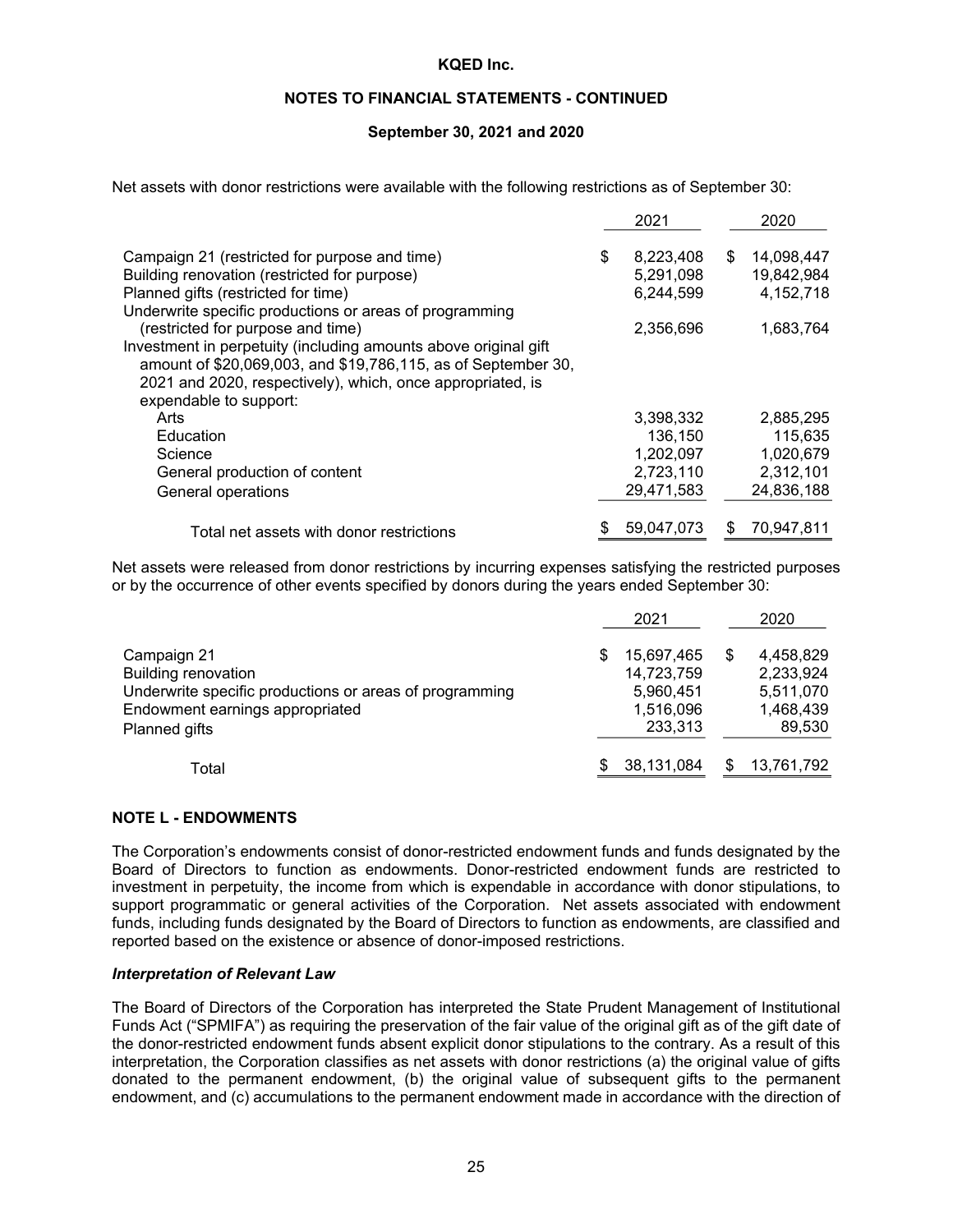#### **NOTES TO FINANCIAL STATEMENTS - CONTINUED**

#### **September 30, 2021 and 2020**

the applicable donor gift instrument at the time the accumulation is added to the fund. Amounts are appropriated for expenditure by the Corporation in a manner consistent with the standard of prudence prescribed by SPMIFA.

In accordance with SPMIFA, the Corporation considers the following factors in making a determination to appropriate or accumulate donor-restricted endowment funds: (1) The duration and preservation of the fund, (2) The purposes of the organization and the donor-restricted endowment fund, (3) General economic conditions, (4) The possible effect of inflation and deflation, (5) The expected total return from income and the appreciation of investments, (6) Other resources of the organization, and (7) The investment policies of the organization.

From time to time, the fair value of assets associated with individual donor-restricted endowment funds may fall below the level that the donor or SPMIFA requires the Corporation to retain as a fund of perpetual duration. No such deficiencies existed as of September 30, 2021 and 2020.

#### *Return Objectives and Risk Parameters*

The Corporation's primary long-term management objective is to preserve the inflation-adjusted purchasing power of endowment funds, while providing an available, stable, and constant stream of earnings to help meet the Corporation's spending needs.

#### *Strategies Employed for Achieving Objectives*

The Corporation targets a diversified asset allocation that places a greater emphasis on equity-based investments to achieve its long-term return objectives with prudent risk constraints.

#### *Spending Policy and How the Investment Objectives Relate to Spending Policy*

The spending rule amount is defined as the annual amount appropriated by the Board of Directors for inclusion in the subsequent year's budget. The withdrawals may not exceed 5% of the endowment's market value averaged over the prior 12 quarters calculated as of June 30 each year. If this amount would cause the Corporation permanent endowment's value to fall below its original gift value level, then the annual spending rule amount to be included in the subsequent fiscal year's budget is limited to the amount in excess of the original gift value.

If the annual spending rule amount becomes limited as so described, this may be considered a "financial emergency" for purposes of making supplemental payouts from the Board-Designated endowment. If such a financial emergency is determined by the Board of Directors, the Corporation may spend additional amounts from the Board-Designated endowment up to the entire principal balance in the Board-Designated endowment.

Endowment funds as of September 30, are as follows:

|                                                                                              |                                             | 2021                              |                                               |
|----------------------------------------------------------------------------------------------|---------------------------------------------|-----------------------------------|-----------------------------------------------|
|                                                                                              | <b>Without Donor</b><br><b>Restrictions</b> | <b>With Donor</b><br>Restrictions | Total                                         |
| Donor-restricted endowment funds<br>Board-designated endowment<br>Spectrum auction endowment | \$<br>٠<br>33,145,106<br>60,450,393         | 36,931,272<br>S                   | 36,931,272<br>\$.<br>33,145,106<br>60,450,393 |
| Total endowment funds                                                                        | 93,595,499                                  | 36,931,272<br>S                   | \$130,526,771                                 |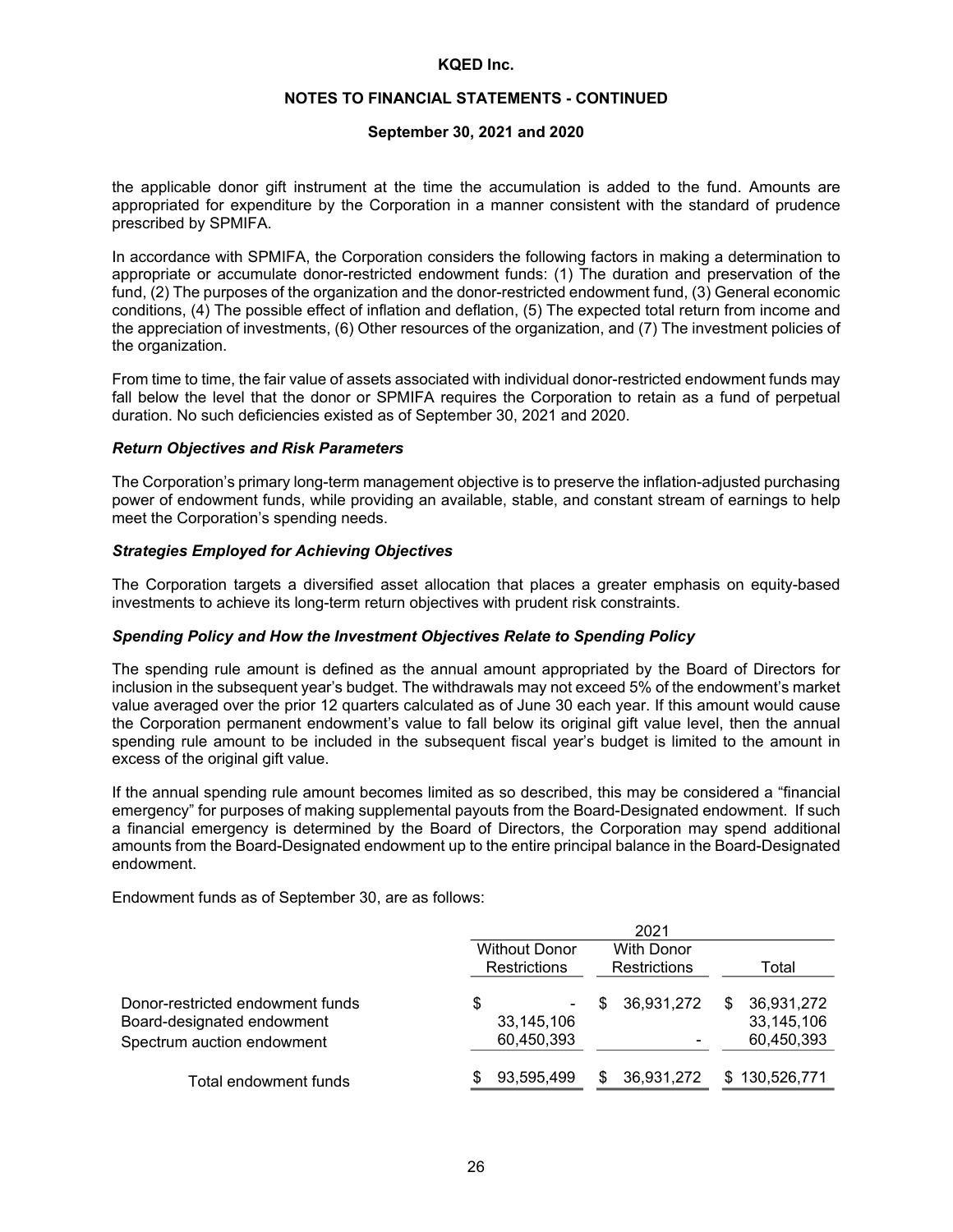# **NOTES TO FINANCIAL STATEMENTS - CONTINUED**

#### **September 30, 2021 and 2020**

|                                                                |                                      | 2020                              |                               |
|----------------------------------------------------------------|--------------------------------------|-----------------------------------|-------------------------------|
|                                                                | <b>Without Donor</b><br>Restrictions | <b>With Donor</b><br>Restrictions | Total                         |
| Donor-restricted endowment funds<br>Board-designated endowment | S<br>29,005,349                      | 31,169,898<br>S                   | 31,169,898<br>S<br>29,005,349 |
| Spectrum auction endowment<br>Liquidity endowment fund         | 53,306,186<br>2,164,214              | -                                 | 53,306,186<br>2,164,214       |
| Total endowment funds                                          | 84,475,749                           | 31,169,898                        | \$115,645,647                 |

The spectrum auction endowment fund was established with the intent that the spectrum auction proceeds be maintained to benefit the community and the Corporation over the long term.

The donor-restricted endowment's funds exclude receivables of \$457,079 and \$74,115 as of September 30, 2021 and 2020, respectively.

Endowment activity by net asset classification as of September 30, 2021:

|                                                                                                                                       | <b>Without Donor</b><br><b>Restrictions</b> | With Donor<br>Restrictions | Total                    |
|---------------------------------------------------------------------------------------------------------------------------------------|---------------------------------------------|----------------------------|--------------------------|
| Endowment net assets, beginning of year                                                                                               | 84,475,749<br>-S                            | 31,169,898<br>\$           | \$115,645,647            |
| Investment return:<br>Interest and dividends                                                                                          | 2,171,042                                   | 824,917                    | 2,995,959                |
| Realized and unrealized net gain (loss)<br>Service fees                                                                               | 13,074,597<br>(238, 399)                    | 6,252,740<br>(83,075)      | 19,327,337<br>(321, 474) |
| Total investment gain (see Note D)                                                                                                    | 15,007,240                                  | 6,994,582                  | 22,001,822               |
| Contributions<br>Assets designated by the Board for<br>property and equipment<br>Appropriation of endowment assets for<br>expenditure | 7,203,451                                   | 282,888                    | 7,486,339                |
|                                                                                                                                       | (7,401,372)                                 |                            | (7,401,372)              |
|                                                                                                                                       | (5,689,569)                                 | (1,516,096)                | (7, 205, 665)            |
| Endowment net assets, end of year                                                                                                     | 93,595,499                                  | 36,931,272<br>S            | 130,526,771<br>S         |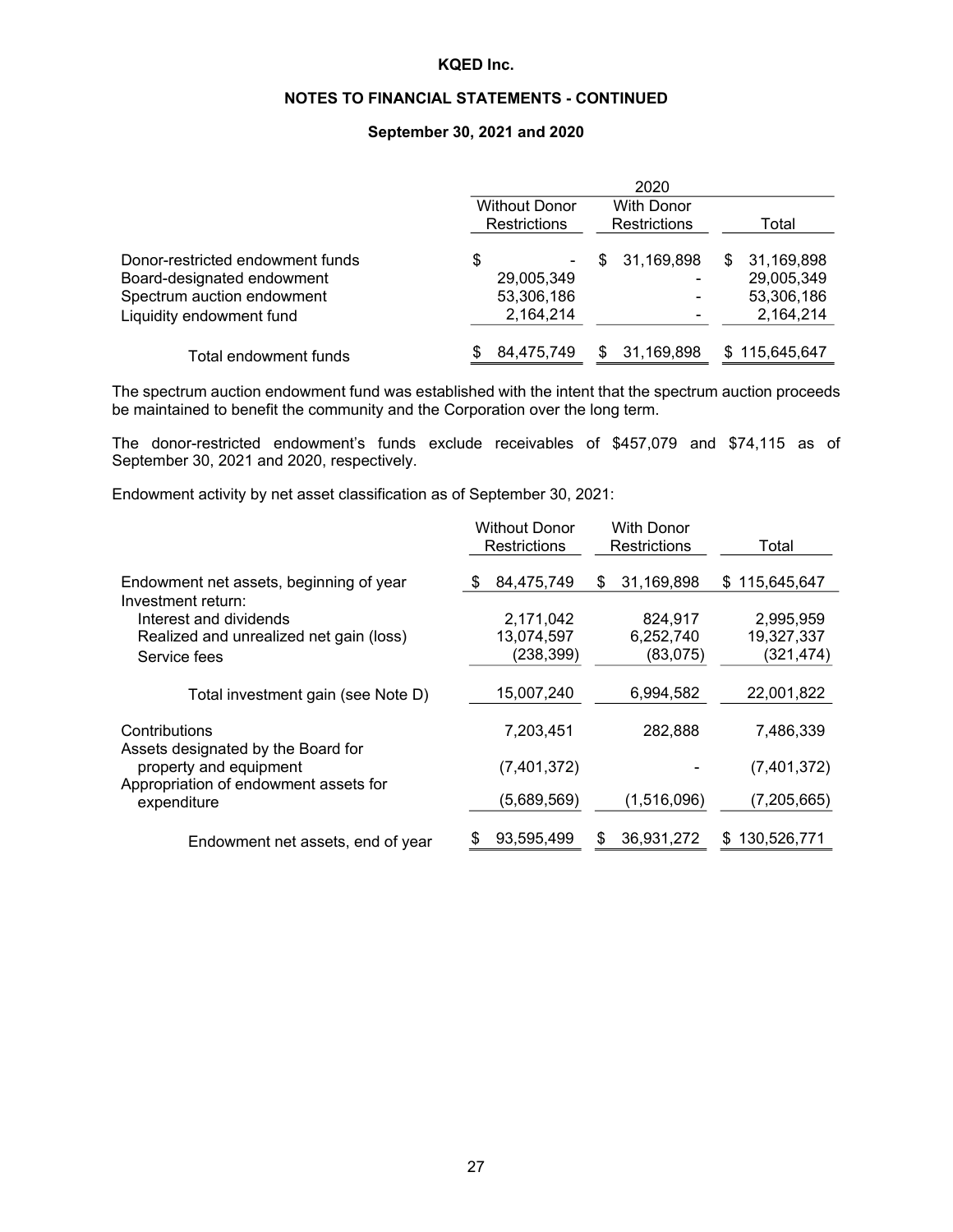# **NOTES TO FINANCIAL STATEMENTS - CONTINUED**

#### **September 30, 2021 and 2020**

Endowment activity by net asset classification as of September 30, 2020:

|                                                      | <b>Without Donor</b><br>Restrictions | With Donor<br><b>Restrictions</b> | Total              |
|------------------------------------------------------|--------------------------------------|-----------------------------------|--------------------|
| Endowment net assets, beginning of year              | 119,942,985<br>\$.                   | 31,360,752<br>S                   | 151,303,737<br>\$. |
| Investment return:                                   |                                      |                                   |                    |
| Interest and dividends                               | 3,485,537                            | 929,996                           | 4,415,533          |
| Realized and unrealized net gain (loss)              | (395,155)                            | 418,399                           | 23,244             |
| Service fees                                         | (274,852)                            | (70, 830)                         | (345, 682)         |
| Total investment gain (see Note D)                   | 2,815,530                            | 1,277,565                         | 4,093,095          |
| Contributions                                        | 5,309,570                            | 20                                | 5,309,590          |
| Assets designated by the Board for property          |                                      |                                   |                    |
| and equipment                                        | (39, 144, 093)                       |                                   | (39, 144, 093)     |
| Appropriation of endowment assets for<br>expenditure | (4, 448, 243)                        | (1,468,439)                       | (5,916,682)        |
| Endowment net assets, end of year                    | 84,475,749<br>\$                     | 31,169,898<br>S                   | \$115,645,647      |

# **NOTE M - CAMPAIGN 21**

Campaign 21 assets included in the statement of financial position consist of the following:

|                                     | 2021                   | 2020                       |
|-------------------------------------|------------------------|----------------------------|
| Restricted cash<br>Receivables, net | 5,071,055<br>8.443.813 | \$11,809,297<br>12.445.921 |
| Total Campaign 21 assets            | 13.514.868             | \$24,255,218               |

Campaign 21 program services comprised of expenses for the following programs for the years ended September 30:

|                                            | 2021            | 2020            |
|--------------------------------------------|-----------------|-----------------|
| Multiplatform content                      | \$<br>948.850   | \$<br>1,412,820 |
| Building project                           | 1,953,711       | 2,035,838       |
| Education                                  | 357,159         | 360,487         |
| Innovation lab                             | 168.313         | 181,623         |
| Media technology                           | 44,166          | 78,166          |
| Total Campaign 21 program services expense | \$<br>3,472,199 | 4,068,934       |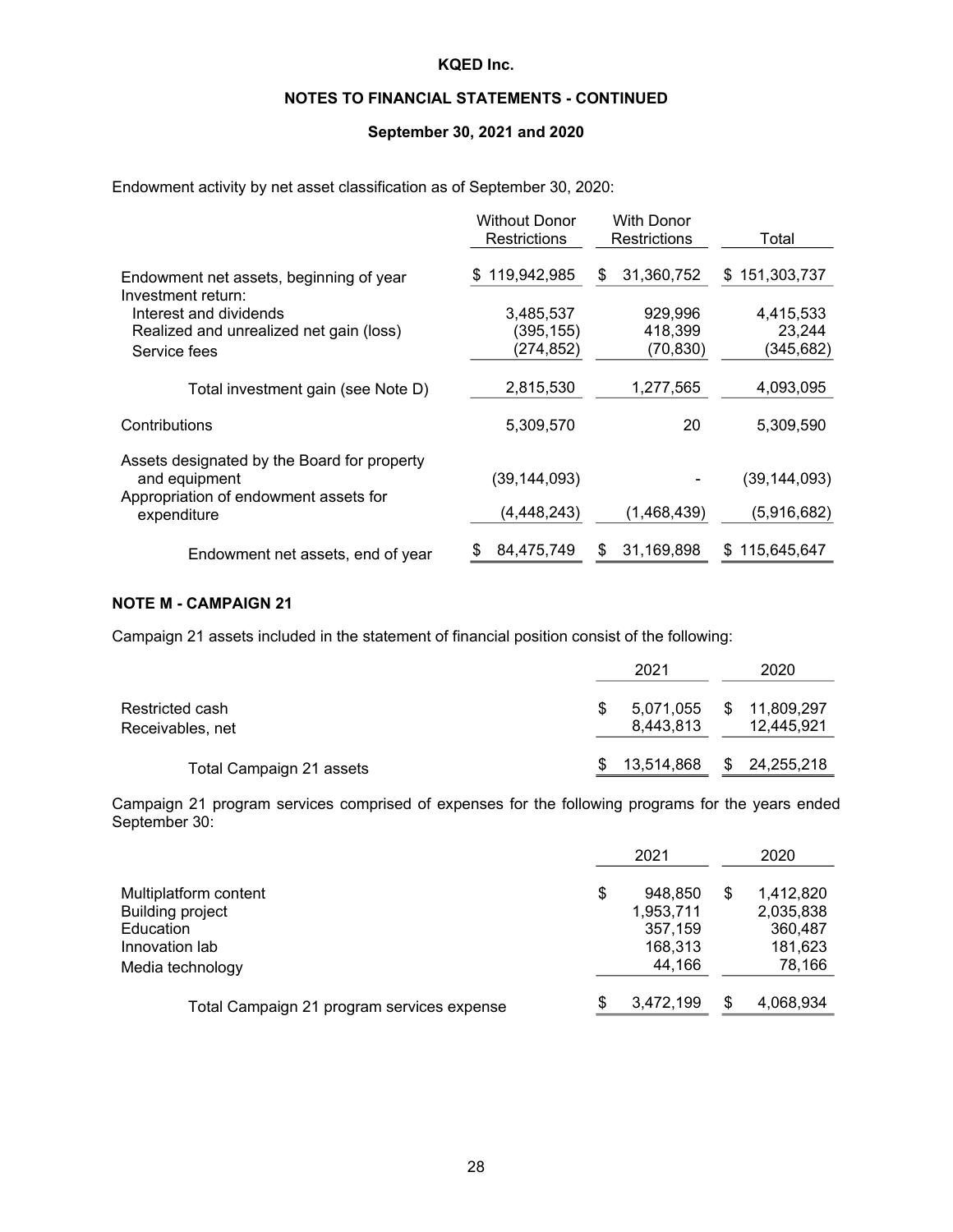#### **NOTES TO FINANCIAL STATEMENTS - CONTINUED**

#### **September 30, 2021 and 2020**

#### **NOTE N - COMMITMENTS AND CONTINGENCIES**

#### *Leases*

The Corporation leases real estate property in connection with its operation of noncommercial public television and radio stations. The following is a schedule of future minimum lease payments required under non-cancelable operating leases as of September 30, 2021:

September 30,

| 2022                          | \$<br>2,169,358 |
|-------------------------------|-----------------|
| 2023                          | 1,741,281       |
| 2024                          | 1,800,549       |
| 2025                          | 912,609         |
| 2026                          | 471,259         |
| Thereafter                    | 827,127         |
|                               |                 |
| Total minimum rental payments | 7,922,183       |

The minimum lease payments do not include future cost-of-living escalations and pro rata property tax allocations, which are required for certain of the leases. Total rent expense, including month-to-month leases, was \$4,362,211 and \$4,444,958 for the years ended September 30, 2021 and 2020, respectively.

#### *Other Commitments and Contingencies*

As of September 30, 2021, the Corporation has remaining contractual commitments of approximately \$2,106,000 related to construction contracts for the renovation of its headquarters.

The Corporation is involved in various claims and legal actions arising in the ordinary course of business. In the opinion of management, the ultimate disposition of these matters will not have a material adverse effect on the Corporation's financial position or its change in net assets.

#### *COVID-19*

On January 30, 2020, the World Health Organization ("WHO") announced a global health emergency because of a new strain of coronavirus (the "COVID-19 outbreak") and the risks to the international community as the virus spread globally beyond its point of origin. In March 2020, the WHO classified the COVID-19 outbreak as a pandemic. The Corporation saw a reduction in underwriting revenue, due to a decline in demand for on-air sponsorships. To address this decline, management identified cost saving measures across the Corporation. Revenue within all other major categories remained stable through fiscal year-end. The full impact of the COVID-19 outbreak to the Corporation is uncertain and will depend on the duration and depth of the pandemic. Management is actively monitoring the impact on its financial condition, liquidity, operations, and workforce.

## **NOTE O - CONDITIONAL PROMISES TO GIVE**

The Corporation received two grants from governmental agencies which have been determined to be conditional grants based on the amount of project expenses incurred each year, plus a percentage for overhead. Total cumulative governmental grants awarded to the Corporation as of September 30, 2021 was \$2,841,108. For the years ended September 30, 2021 and 2020, the Corporation has recognized \$914,401 and \$1,244,964, respectively. As of September 30, 2021, \$27,950 remains conditional. The conditions are expected to be met in the next fiscal year.